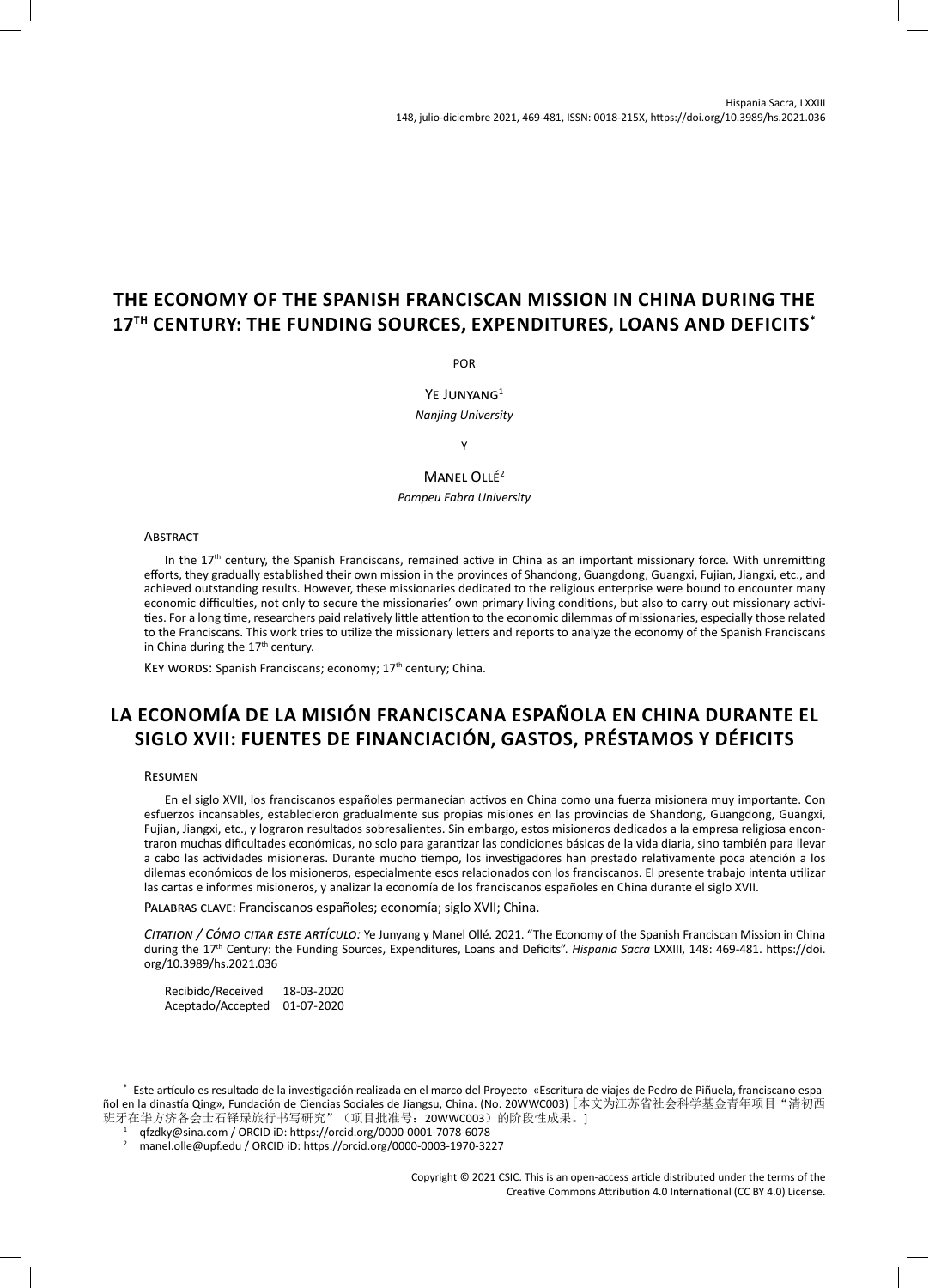# 1. Introduction

During the Age of Discovery, the dissemination of Christianity across the world came along with Spain and Portugal's colonial expansion. The missionaries who harboured a devout faith and evangelized in Asia, Africa and America were a fundamental driving force. In East Asia, while the Jesuits were already evangelizing in China, the Spanish Franciscans, taking the Philippines as a transit stop, were also preparing to enter this Asian country to found their own mission here. After several attempts, Antonio de Santa María Caballero [利安当, Li Andang] succeeded in 1633. More than ten years later, Caballero arrived in the province of Shandong and began to evangelize there together with another Franciscan Buenaventura Ibáñez [文都辣, Wen Dula]. However, the lack of financial aids and qualified personnel greatly hindered their missionary enterprise. To solve the problem, in 1662 Ibáñez travelled back to Europe to seek help, and meanwhile he recruited eight new missionaries to join the Chinese mission. Although unfortunately, Caballero had died before they returned to China, the new group settled in Guangdong. Through many years of hard work, the sphere of influence of the Spanish Franciscans was finally reaching out. Up until the end of the  $17<sup>th</sup>$  century, they had already set up missions in the provinces of Guangdong, Fujian, Shandong, and Jiangxi, etc., and they had become a not negligible force.

The authors of this paper believe that the Franciscans can be divided into new and old generations by the second arrival of Antonio de Santa María Caballero in China in 1649, because the two generations demonstrated different understandings toward China, as well as distinct evangelization methodologies. The old generation of Franciscans followed the European-style without any adjustment, preaching in the streets and criticizing the Chinese people's beliefs and from time to time colliding with the government and the locals. On the other hand, the new generation gradually grasped the reality of this country, and they began to learn Chinese culture, as well as try various other missionary methods. After the burst of the Chinese Rites Controversy, their mindset tilted toward that of the Jesuits and were willing to stay in China for mission.3

Generally, it has been considered that only the Jesuit order was able to establish fruitful bridges of cultural understanding for mission and intercultural relations. However, during the last decades, it has been seen how other religious orders that preached in China, especially the Franciscans, gradually incorporated mechanisms of social and cultural interaction more adapted to the characteristics of Chinese society at that time. In this article, we graduate this process of learning and deepening in the adaptation strategies to the cultural forms and the Chinese social dynamics by the Franciscans. The first generation of Franciscans has already reached some levels of knowledge and cultural contact. However, it was the second generation of Franciscan missionaries who progressively deepened in turning this linguistic and cultural knowledge into a fundamental tool in their missionary task.<sup>4</sup>

Academic discussions about the Franciscan mission in China is relatively rare. With respect to missionary's funding issue, Chinese scholars, such as Kang Zhijie [康志杰] and Tang Kaijian [汤开建], have made some analysis, but they mainly are centered around the Jesuits, giving little words to the Franciscans.<sup>5</sup> Based on a private account book of the Jesuits François de Rougemont [鲁日满, Lu Riman], Belgian scholar Noël Golvers systematically sorted out the economic and financial situations of this Jesuit and his mission.<sup>6</sup> The Chinese researcher Cui Weixiao [崔维孝] also talked about the sources of the Franciscans' funding with convincing data. He not only highlighted the decisive influence of donations from the Spanish Crown to the mission, but also analyzed three sources in the time of Antonio de Santa María Caballero: capital from the Province of San Gregorio in Manila, subsidies from the Jesuit Johann Adam Schall von Bell [汤若望, Tang Ruowang],<sup>7</sup> and donations from the Chinese believers.<sup>8</sup> However, topics such as the funds' usage and distribution and Franciscans' solutions to financial shortages have not been elaborated further.

It is necessary and beneficial to look closely at the whole picture of the Franciscans' mission in order to thoroughly understand the Christian missionary history in China during the late Ming and early Qing Dynasties, and to bring it back to life. At the same time, consulting books and articles written by Chinese scholars allows for a more comprehensive view of the subject, since it is China who witnessed the history of cultural interactions between the missionaries and the social environment around them.

Therefore, this article, taking a step further from the research of Cui Weixiao and other scholars, and based on a large number of missionary letters and reports, tries to analyze the economy of the Spanish Franciscans in China during the 17<sup>th</sup> century.

6 Golvers 1999.

7 Johann Adam Schall von Bell (1592-1666), a German Jesuit who arrived in Macau in 1619. Later, he was sent to mainland China to preach the gospel. When Caballero opened the Franciscan mission in Shandong, the Jesuit worked in the royal court of the Qing Dynasty and had a good relationship with the emperor and the upper mandarins, so he was able to occasionally subsidize Caballero. For more information about this Jesuit, see: Pfister 1932, 162-182; Malek 1998.

8 Cui Weixiao [崔维孝] 2006, 419-429.

<sup>3</sup> Cui Weixiao [崔维孝] 2006, 327-348.

<sup>4</sup> The missionary methods of the Franciscans and the Dominicans, as well as their understanding of Chinese culture is not the subject of this work. For more information and analysis, see: Cummins 1978, 1993; Villarroel 1993; Gernet 1982. The book of Gernet has been translated into English and Spanish, see: Gernet 1985 y 1989.

<sup>5</sup> Kang Zhijie pointed out that the income of the Jesuits in China mainly came from the Western subsidies, the support of the Chinese literati, the donation of the believers, the salary of the missionaries who worked for the emperor in the court, and the rewards of the emperor. She also mentioned that the Jesuits opened money shops to obtain income. See: Kang Zhijie [康志杰] 1994. Tang Kaijian utilized both Chinese and Western historical materials to sort out the economic sources of the Jesuits. In addition to those mentioned by Kang Zhijie, he paid special attention to the profits of the Jesuits from the raw silk trade and the rental of real estates. See: Tang Kaijian [汤开建] 2001. In another paper, Kang Zhijie analyzed in detail the activities of the Jesuits in Beijing in the 18th century to open money shops. She believed that wealth is the lever of religious development. The Jesuits operated the money shops mainly to back up the expansion of their missionary career. See: Kang Zhijie [康志杰] 2016. Besides, she also conducted an analysis of Ricci's economic activities, indicating his economic principles, such as "living within your means" and "taking what is despised by others", and proposing that Ricci received the official salary without being an official, which was a major feature that distinguishes him from his successors. See: Kang Zhijie [康志杰] 2019a, 123- 128. Recently, her monograph on the economic activities of missionaries was published. The time span of this book extends from late Ming to the dawn of People's Republic of China in 1949, and the spotlight is still focused on the Jesuits. See: Kang Zhijie [康志杰] 2019b.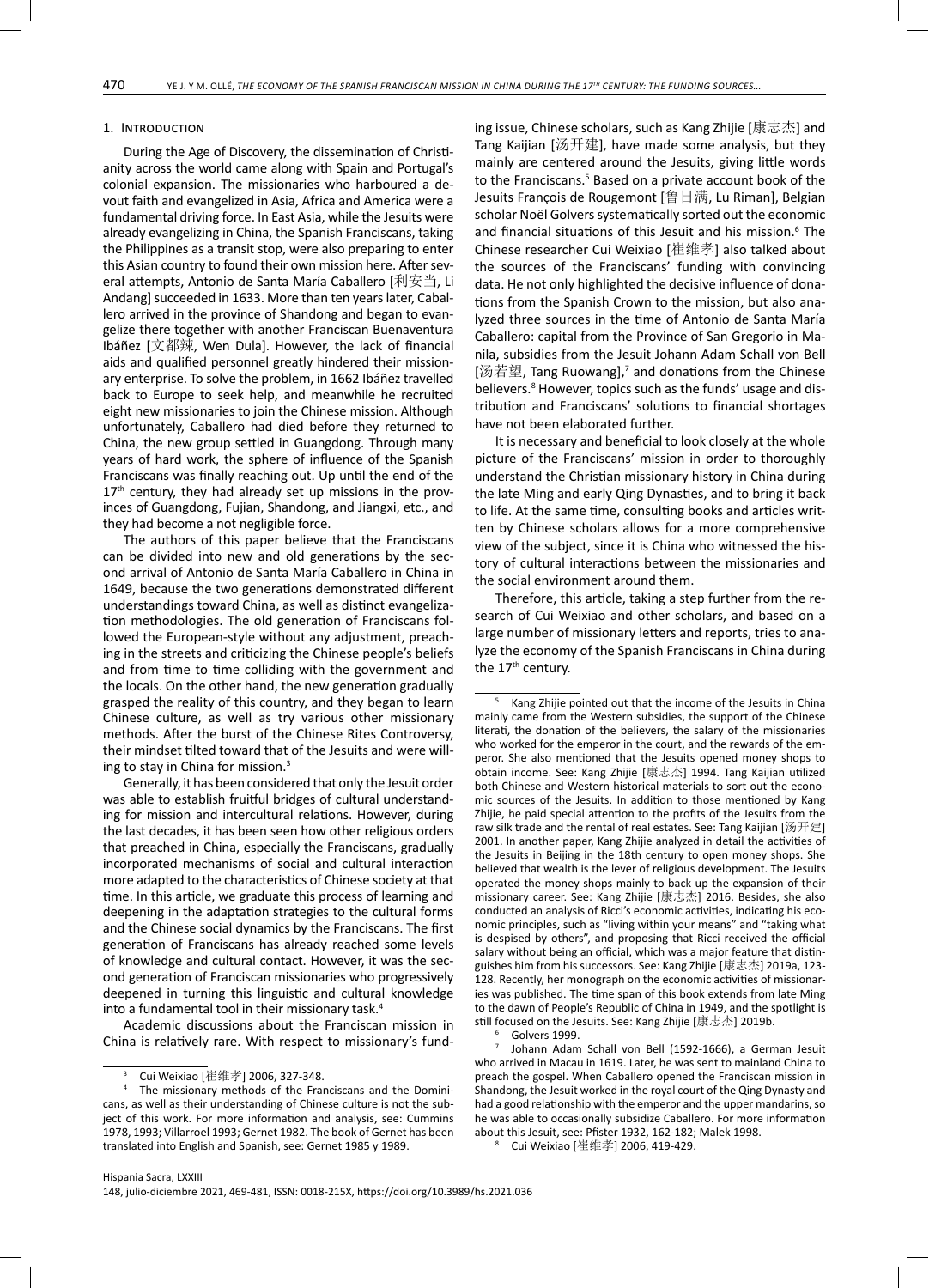# 2. The income sources

First, it is noticeable that there was quite a degree of diversity regarding the income sources of these Franciscans. In the time of Antonio de Santa María Caballero [利安当, Li Andang], money shortage was a constant headache for the mission, since, at that moment, the Franciscans did not yet have stable sources of funding. Consequently, the amount of money in their hand was always very volatile and had no guarantees.<sup>9</sup> The new generation of Franciscans, in contrast, had regular funding, which can be summarized as "basic fixed funds plus random supplementary funds". The generally stable funding was a solid foundation that supported the continuous development of the mission. Their basic financing sources can be sorted into three types.

One main source was the money provided by the Spanish Crown. As we mentioned earlier, when Caballero evangelized in Shandong, due to lack of human resources and money, he entrusted his companion Buenaventura Ibáñez to return to Europe to recruit more missionaries and seek funding. Buenaventura left in 1662, and upon arriving in Spain, he visited the Empress Maria Anna of Austria. In addition to requesting permission to recruit eight more Franciscans for the Chinese mission, he also pleaded that 1,500 pesos of the Treasury of México be allocated each year to support the mission. The Empress promised to finance them for five years, and the term could be prolonged if the mission was to be continued.<sup>10</sup> As time went by and the Franciscan mission in China developed, at the request of the missionaries, the Crown kept its promise and extended the aid on a five-year cycle.<sup>11</sup> In 1689, King Charles II decided to continue financing the mission for another ten years and ordered to increase the number of beneficiaries to 20 and the amount of annual subsidy to 140 pesos per person.<sup>12</sup>

Nevertheless, it should be noted that this periodic royal financing was granted exclusively to the Spanish Franciscans who were sent to China from the Philippines. Neither the Spanish missionaries of other orders nor the Italian Franciscans (such as Bernardino de la Chiesa [伊大任, Yi Daren]) who were sent by the Sacred Congregation for the Propagation of the Faith were entitled to this aid. Thus, this funding arrangement became an outstanding economic benefit that distinguished Spanish Franciscans from other missionaries. According to the data recorded by the Franciscan José Navarro [恩懋修, En Maoxiu], up until the end of the 17<sup>th</sup> century, the total amount had reached 80,000 pesos.<sup>13</sup> Thanks to these funds, the Franciscans were freed from their mendicant life, and they could dedicate themselves to real evangelical work. However, what needs to be pointed out is that this conclusion is based on comparisons with their previous situation, and the improvement of financial position was in relative terms. They still needed to worry about economic constraints while carrying out their mission. In fact, due to inefficient transportation and social instability, rarely did the money arrive in time.

Also, the granting of funds followed strict rules. It was stipulated that the Treasury of México's money could not be sent out until the treasury officials received a certificate stating the number of Franciscans in China with their signatures.<sup>14</sup> As a result, whenever the certificate took too long to reach Mexico, missionaries in China fell back into misery. Even though the money was sent out on time, as its pathway crossed Manila first, sometimes unexpected events, such as embezzlement, could delay it further. For example, in 1685, the Provincial misappropriated 500 pesos that could have been dedicated to the Chinese mission. The acting Commissary of the Chinese mission Agustín de San Pascual [利安定, Li Anding] was angry, his uprightness urged him to ask the Provincial to pay them back.<sup>15</sup> Agustín's attitudes derived from their tough economic situation. It was such a massive loss for them that even after two years, when Francisco Agnete was elected Provincial, Agustín still insisted on frugalness.16

Sometimes, there were even disputes. For example, in 1688, Buenaventura Ibáñez told Miguel Flores that he received 1,000 pesos annually. However, the royal family's funds should have been 1,500 pesos per year. To know the details, Ibáñez wrote to Mexico for three consecutive years for explanations and was only to be told that Mexico had retained 500 pesos each year to avoid loss during transportation, a response that astonished and aggrieved Ibáñez greatly.<sup>17</sup> Although details about this dispute remain unclear to us, it undoubtedly reflected the fact that the funding from the Crown was not as stable and secure as it had been imagined in the first place.

Due to such accidents, the Franciscans were often stuck in financial crises. Nevertheless, it must be admitted that funds from the Crown provided the new generation of Franciscans with a more comfortable and peaceful life than their predecessors.

The second primary financing sponsor was the Province of San Gregorio of Manila. As researcher Tang Kaijian [汤 开建] pointed out, besides daily expenditures, "there was also a great need for money to build churches, print books, establish convents and schools, relieve the poor, and even bribe local officials".18 Therefore, the Crown subsidy was far from enough and Manila funding became necessary.

In comparison to the Crown's aid, the Province's had no such strict and mechanical rules. The amount and intervals of grants were quite flexible, always adjusting to the financial situation of the Province and the real needs of the missionaries in China. For example, in 1686, Agustín de San Pascual received 200 pesos with which he decorated the church.19 Ear-

<sup>9</sup> For more information about the economic situations of the Franciscans in the time of Caballero, see: Mungello 2001, 14-18.

<sup>10</sup> "Bonaventura Ibáñez: Autobiographia, 31. Mart. 1690". In: Wyngaert 1936, 320-321. This trip of Buenaventura Ibáñez in Europa is not the subject of this work. For more details, see: Cui Weixiao [崔 维孝] 2006, 171-180.

<sup>11</sup> "Bonaventura Ibáñez: Epistola ad Provincialem, 30. Nov. 1685". In: Wyngaert 1936, 285.

<sup>12</sup> "Fr. Jaime Tarín: Estado de la misión en el año de 1695". In: Maas 1917, 121.

<sup>&</sup>lt;sup>13</sup> "Ioseph Navarro: Epistola ad Legatum Hispaniae Apud S. Sedem, 6 Ian. 1699". In: Mensaert 1975, 354.

<sup>14 &</sup>quot;Bonaventura Ibáñez: Epistola ad P. Michaelem Flores, 24. Febr. 1686". In: Wyngaert 1936, 292.

<sup>&</sup>quot;Augustinus A S. Paschali: Epistola ad PP. Defenitores, 8. Nov. 1686". In: *Ibid.*, 601-602.

<sup>&</sup>lt;sup>16</sup> "Augustinus A S. Paschali: Epistola ad Provincialem, 28. Sep. 1687". In: *Ibid.*, 614.

<sup>17</sup> "Bonaventura Ibáñez: Epistola ad P. Michaelem Flores, 1688". In: *Ibid.*, 299.

<sup>18</sup> Tang Kaijian [汤开建] 2001, 73.

<sup>&</sup>quot;Augustinus A S. Paschali: Epistola ad Provincialem, 15. Nov. 1686". In: Wyngaert 1936, 609.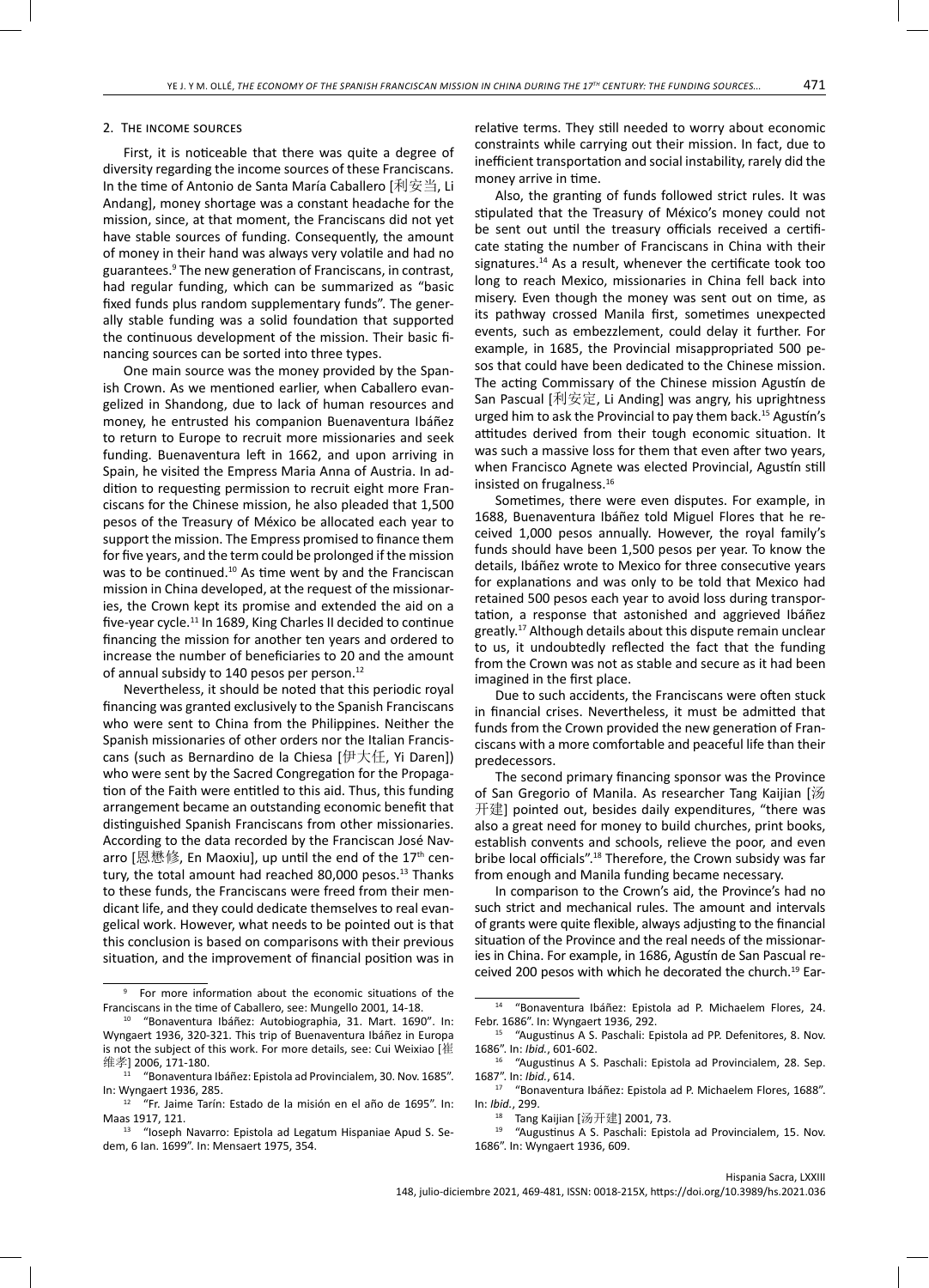lier, when Guangdong Franciscans prepared to buy a house outside the city and adapt it to the Church of San Francisco, Buenaventura Ibáñez received 1,000 pesos from Manila.<sup>20</sup>

However, due to various reasons, this money was not a steady source either, which left the missionaries in a precarious situation. For instance, in 1679, 1,000 pesos that were destined for the Chinese mission were stolen. In order to minimize the loss and potential damage as much as possible, Ibáñez had to ask the Provincial that the Province and the group of Franciscans in China share the loss equally.<sup>21</sup>

The third financial backing came from *Hermandad de la*  Santa Misericordia, a lay association founded in Manila.<sup>22</sup> It was annual funding, which sometimes helped the Franciscans to go through economic crises, although the amount was not as large as those of the previous sources. For example, in the same year in which the Provincial embezzled money, the mission would have stalled if this association did not bail them out.<sup>23</sup> The Franciscans did not specify the exact amount of this money, but according to Agustín de San Pascual, it was enough to support three missionaries.<sup>24</sup> He also pointed out that, in this period, each one needed approximately 140 pesos per year.<sup>25</sup> So it is estimated that the almsgiving would be at least 400 pesos each year.

In summary, the three financing means mentioned above were the most basic ones, and together they played a pivotal role in driving the mission forward. However, with the interruption of many unforeseen events, such as those that have been discussed, it was clear that these basic subsidies were not adequate. Consequently, additional funds became indispensable, which can be divided into two types:

Firstly, devotees, including both Spanish in Manila and Chinese, offered the missionaries financial help in times of need. These donations were not regular, but somewhat random and accidental. Each donation varied greatly in quantity, and each had a specific objective. In other words, a given alms was dedicated to a specific event or purpose. For example, the church of Huizhou [惠州] was erected with the financing of a general named Antonio Nieto, who also donated 500 pesos each year for the maintenance of the church and the living cost of its missionaries.<sup>26</sup> In Fujian, the church dedicated to San Pedro de Alcántara in Taining [泰 宁] was built by Pedro de la Piñuela in 1681 with the alms of Juan de Vargas de Hurtado, the governor of the Philippines of that period.27 In addition, there were some sporadic donations. For example, Lucas Estevan [王路嘉, Wang Lujia] received alms of 100 pesos from the devotee Juan Ventura, and another devotee named Quintero sent Agustín de San Pascual 50 pesos each year.<sup>28</sup> However, just as it happened to the relief of the Crown, the alms of the devotees were also subject to misappropriations. In 1703, Piñuela, a man who rarely complained, expressed his anger because Manila withheld 3,400 pesos from 4,000 pesos that a benefactor had left for the mission and only sent 600 to China.<sup>29</sup>

Except westerners, the Chinese mandarins also gave alms to the Franciscans on some occasions. For example, Shang Zhixin [尚之信] 30 financed them to set up the first Franciscan church in Guangdong (Church of Our Lady of the Angels) and the Church of San Francisco outside the city walls. When Antonio de Santa Maria Caballero erected the first church of his order in Shandong, he received a 150 pesos donation from the local mandarins.<sup>31</sup> Apart from this, the Chinese Christians also did everything possible to help the preachers. These believers themselves were not usually in a very good economic situation, so rather than money, they donated items that the Franciscans needed, which can be seen as another form of financing. In 1679, when Agustín de San Pascual just arrived in Shandong, a province which he set foot on for the first time, he received some fish from a Chinese Christian.<sup>32</sup> In the same year, Pedro de la Piñuela was in Fujian, preaching the gospel alone. Believers there not only helped him with manual labour, but also offered him rice.<sup>33</sup> In addition, one of the two churches built for women in Nan'an [南安] of Jiangxi Province and put up by Piñuela was altered from a house offered by a local Christian. This help coming from the poor Chinese, no matter how insignificant it may seem, gave the missionaries great consolation when they were in economic crisis.

<sup>31</sup> In the letter to the Provincial, Caballero indicated that the mandarins had given him 150 taels of silver. But in another letter four years later, the amount mentioned was 130. The only certain thing is that raising the church cost him 150 taels. See: "Antonius A S. Maria Caballero: Epistola ad P. Provincialem, 24. Ian. 1652". In: Wyngaert 1933, 410; "Antonius A S. Maria Caballero: Epistola ad P. Provincialem, 18. Iun. 1656". In: *Ibid.*, 445.

"Agustinus A S. Paschali: Epistola ad Provincialem, 18. Mart. 1679". In: Wyngaert 1936, 492.<br>33 "Pedro de la Piñuela: C

33 "Pedro de la Piñuela: Carta al P. Provincial.- Loyuenhien, 6 de enero de 1680". In: Maas 1917, 35; "Pedro de la Piñuela: Carta al Miguel de Santa María.- Loyuen, 7 de febrero de 1680". In: *Ibid.*, 37.

<sup>20</sup> "Buenaventura Ibáñez: Informe al P. Provincial, Fr. Bernardo de la Concepción, Cantón, 20 de marzo de 1679". In: Alcobendas 1933, 116. <sup>21</sup> "Bonaventura Ibáñez: Epistola ad P. Michalem A S. Maria, 24.

Mart. 1680". In: Wyngaert 1936, 222; "Augustinus A S. Paschali: Epistola ad P. Bonav. Ibáñez, 26. Nov. 1679". In: *Ibid.*, 507.

<sup>22</sup> About the founding of the association, see: De Huerta 1865, 554-556; Maldonado de Puga 1742, 17-20.<br><sup>23</sup> "Augustinus A S. Paschali: Epistola ad PP. Definitores, 8. Nov.

<sup>1686&</sup>quot;. In: Wyngaert 1936, 602.

<sup>&</sup>lt;sup>24</sup> *Ibidem.*<br><sup>25</sup> "August"

<sup>25 &</sup>quot;Augustinus A S. Paschali: Epistola ad Provincialem, 28. Sep. 1687". In: Wyngaert 1936, 622.

<sup>26 &</sup>quot;Bonaventura Ibáñez: Epistola ad P. Laurentium A Plagis, 4. Mart. 1681". In: *Ibid.*, 234-235.

<sup>27</sup> "Petrus de la Piñuela: Relatio sui Ministerio, 30 Dec. 1684". In: Wyngaert 1942, 290.

<sup>28 &</sup>quot;Buenaventura Ibáñez: Carta al P. Procurador de la Provincia de San Gregorio, Cantón, 25 de enero de 1683". In: Alcobendas 1933, 158; "Buenaventura Ibáñez: Carta al P. Miguel Flores, Cantón, 6 de … de 1688". In: *Ibid.*, 202.

<sup>29 &</sup>quot;Petrus de la Piñuela: Epistola ad Provincialem, 25. April. 1703". In: Wyngaert 1942, 364.

 $30$  In the early years of the Qing Dynasty [清] (1644-1912), the imperial court still did not have enough influence to fully control the entire country, so it took the measure of letting the Han ethnic group govern itself [以汉制汉, Yihanzhihan], naming some mandarins and surrendered generals of the Ming Dynasty to rule the southern provinces. The government granted Wu Sangui [吴三桂] the title "Prince of Pingxi" [平西王, Pingxi wang] with the governorship of Yunnan and Guizhou provinces, to Shang Kexi [尚可喜] the title "Prince of Pingnan"  $[$  $\overline{\text{F}}$ 南王, Pingnan wang] with the governorship of Guangdong Province, and Geng Zhongming [耿仲明] the title "Prince of Jingnan" [靖南王, Jingnan wang] with the governorship of Fujian Province. These three feudatory princes were so powerful that they could even recruit their own armies and set the tax rates in their provinces. When Buenaventura Ibáñez returned to China and entered Guangdong in 1672 with Francisco de la Concepción [卞世芳, Bian Shifang] and Jaime Tarín [林养默, Lin Yangmo], the administrative and military powers of the Province were in the hands of Shang Zhixin [尚之信], firstborn son of Shang Kexi [尚可喜], who at that time was so old and sick that he built another mansion to live in and let his son govern the province. See: Zhao Erxun [赵尔巽] 1977, 12856.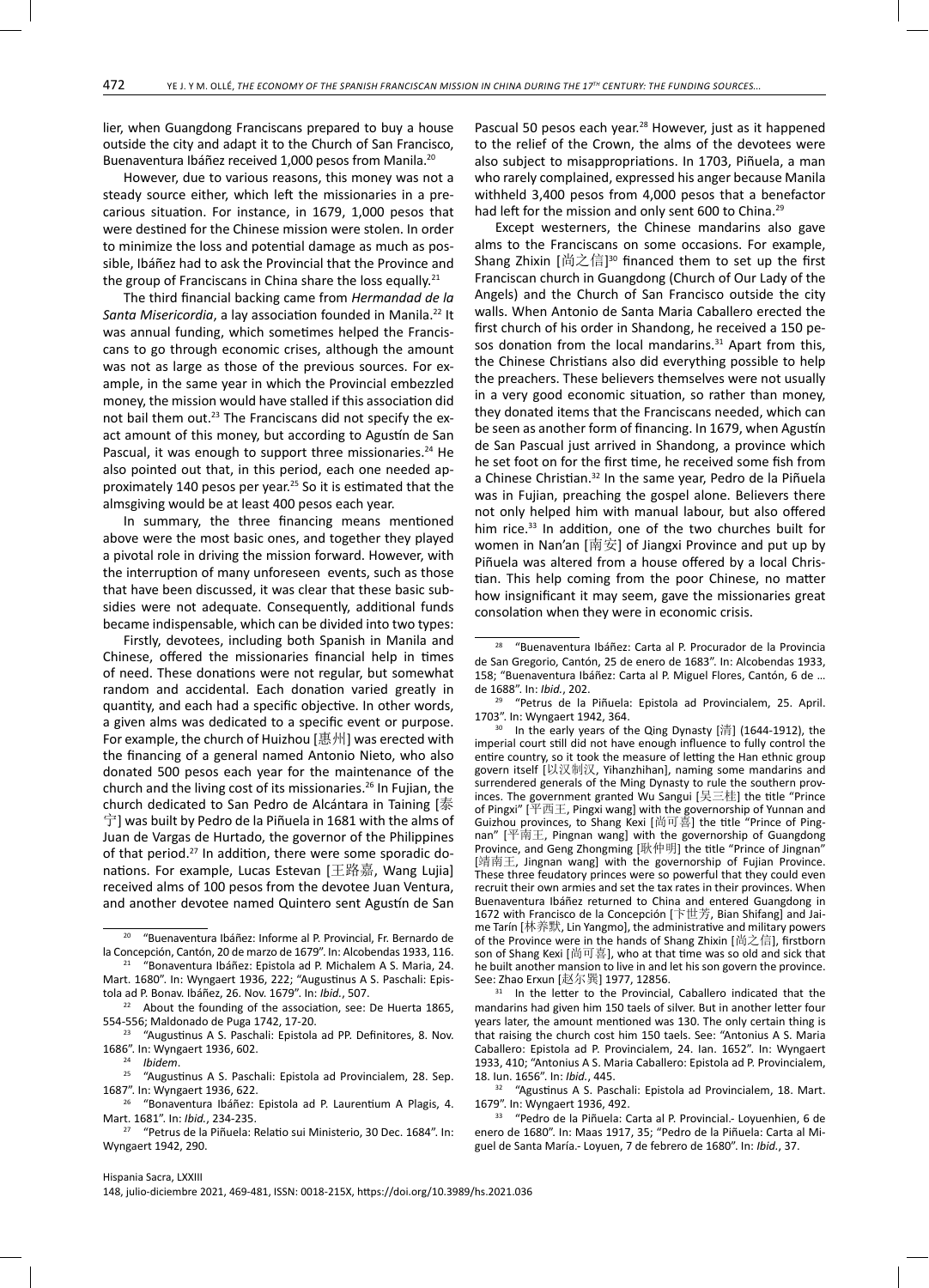Secondly, they received help from the missionaries of other orders, above all, the Jesuits. At first, the Jesuits tried to prevent mendicants from entering China, but this attitude did not mean that they did not provide any help<sup>34</sup>. For example, when Antonio de Santa María Caballero arrived in Shandong Province, he was confronted with many difficulties. In this case, the Jesuit Johann Adam Schall von Bell offered him the grant from Beijing  $[1 \overline{k} \overline{k}]$ . In a letter, Caballero mentioned that "Father Juan Adam sent 20 taels to me from Beijing, even though neither had I served him anything, nor had I indicated my needs"35. Also, Caballero was a good friend of the Jesuit Jean Valat [汪儒望, Wang Ruwang]. In Ji'nan [济南], capital of this province, these two and the Dominican Domingo Coronado had a perfect collaboration. If they wanted to visit their churches in other places, they never left all at once but took turns, to keep an eye on the work in Ji'nan.<sup>36</sup> Therefore, it can be believed that the successful opening of a new Christian mission by Caballero in this province was attributed in part to the help of these Jesuits. His successor in the province, Agustín de San Pascual, also benefited from the kindness of the Jesuits: "I owe the thanks to the Fathers of the Society of Jesus in the court, who gave me alms of 12 taels of silver and a garment, with which I have (something to rely on) until the help that Brother Br. Bernardo brought".37

It is worth pointing out that these sources mentioned above were closely related to the Manila Galleons. As noted, the Spanish always took the Philippines as a transit station for the Chinese-Spanish trade. The galleons transported a large variety of Chinese and Japanese products to New Spain and Europe. At the same time, they brought silver and resources to the Philippines to trade with China and to support the colonization in the Far East. In this sense, the galleons that were in charge of transporting the subsidy of the Spanish Crown were those who kept the Franciscan mission in China afloat. At the same time, after the Spanish founded the city of Manila in the Philippines, they frequently experienced shortages of resources. Unlike in Latin America where the colonizers developed the plantation economy, there was

<sup>35</sup> "Antonius A S. Maria Caballero: Epistola ad P. Provincialem, Nov.<sup>a</sup> 1653". In: Wyngaert 1933, 428. The original text was written in Spanish: "El P. Juan Adam me envio, sin haberle yo servido en nada, ni significadole mi necesidad, me remitio desde Pequin 20 taes".

36 "Augustinus A S. Paschali: Epistola ad P. Sebastianum Rodriguez, 16. Mart. 1679". In: Wyngaert 1936, 483; Greslon 1671, 190; Pfister 1932, 281.

not a similar system in the Philippines or other resources that could bring considerable income until the 18<sup>th</sup> century when the situation improved with the prevalence of cane plantation. In this case, the Province, some religious staff and devotees participated in Galleons trade and a part of the profits gained from these trades were directly dedicated to maintaining the mission. It can be believed that without the Manila Galleons, the Franciscans in China would have lost a large part of the funds for their missions.<sup>38</sup>

Thus, it can be concluded that the financial situation of the 17<sup>th</sup> century Franciscans presented a duality. On the one hand, the financial sources of the missionaries were broader and more diversified than those of their predecessors. This model (basic fixed financing on the one hand and random supplementary funds on the other) functioned as the backbone of the mission, providing the major part of the total funds. But on the other hand, all these subsidies could not be granted in a stable manner, which often forced the missionaries back into financial dilemmas.

# 3. The use of economic funds

Similarly, the uses of the funding were also diversified. However, to understand this issue thoroughly, it will be essential to speak of the exchange rate between two monetary units that coexisted at the time in the letters of the Franciscans: Peso and Tael. Tael [两, liang] is a monetary unit whose value varied in different eras. In the Qing Dynasty, one tael contained 35 grams of silver. At the same time, the Peso used by these missionaries was the *Peso de ocho* (Piece of eight), which was widely used in Europe, the Americas and the Far East. Thanks to the enormous deposits of silver discovered in America, millions of *Pesos de ocho* were minted over several centuries during the Spanish presence in this territory, and the Manila Galleons transported these coins annually from Mexico to the Philippines for commercial purposes.<sup>39</sup> In general, one peso contained 25.56 grams of silver. Therefore, it can be calculated that one tael was equivalent to 1.3 pesos. This exchange rate was shown in some letters from Piñuela. In the year 1680, when he referred to the purchase of the church of Jiangle, the missionary indicated that the price was 113 taels,<sup>40</sup> whereas, in a report written in 1684, he opted to use another monetary unit to record the cost of the same purchase: 150 pesos.<sup>41</sup> From this example, we can see that the exchange rate was 1.3 peso per tael.

However, sometimes, the missionaries did not strictly follow this conversion rule. The researcher Noël Golvers be-

39 For more information about the role of the *Peso de ocho* in Asia and the economic relations between New Spain and China, Japan, Korea, as well as the Philippines, see: Valdés Lakowsky 1987.

"Pedro de la Piñuela: Carta al P. Miguel de Santa María.- Loyuen, 7 de febrero de 1680". In: Maas 1917, 36.

<sup>&</sup>lt;sup>34</sup> There was a dual relationship between the Jesuits financed by Portugal and the Franciscans sent by Spain. On the one hand, they were all Christian missionaries, so they helped each other frequently. But, on the other hand, due to secular affairs and national ascriptions and emotions, the Jesuits did not welcome the participation of the Franciscans in the Chinese mission. The Portuguese government rejected that the Spaniards shared the benefits obtained from the trade with China and the Jesuits, likewise, feared that Spanish beggars would snatch their successes, and even damage China's religious enterprise with their reckless preaching measures, which the Franciscans had shown in their attempts to enter China in the previous years. For more analysis, see: Cui Weixiao [崔维孝] 2006, 67-71, 85, 114-116. For more information about Franciscans' attempts to enter China, see: Cervera<br>Jiménez 2014; Cui Weixiao [崔维孝] 2006, 61-106.

<sup>37 &</sup>quot;Augustinus A S. Paschali*:* Epistola ad P. Michaelem A S. Maria, 20. Mart. 1679". In: Wyngaert 1936, 501. The original text was written in Spanish: "El agradecimiento se lo debo a los padres de la compañía de la corte, que me hicieron una limosna de doce taes de plata y un vestido, con que tengo hasta que llegue el socorro que trai el hermano Fr. Bernardo".

<sup>&</sup>lt;sup>38</sup> For more analysis on the relationship of the missionaries in the Philippines and the Manila Galleons, see: Wang Zhihong [王志红] 2017. The author believes that the missionary's participation in the trade of the Manila Galleons had two motives. On the one hand, it was pushed by the shortage of the missionary funds, and on the other hand, the desire to pursue secular prosperity also urged them to take part in the trade. Most importantly, the Spanish missionaries effectively developed their evangelizing enterprise with the profits they obtained from these trades

<sup>41 &</sup>quot;Pedro de la Piñuela: Carta - Relación sobre sus trabajos apostólicos desde el año de 1676 hasta el de 1684.- Chianglo, 30 de diciembre de 1684". In: *Ibid.*, 46.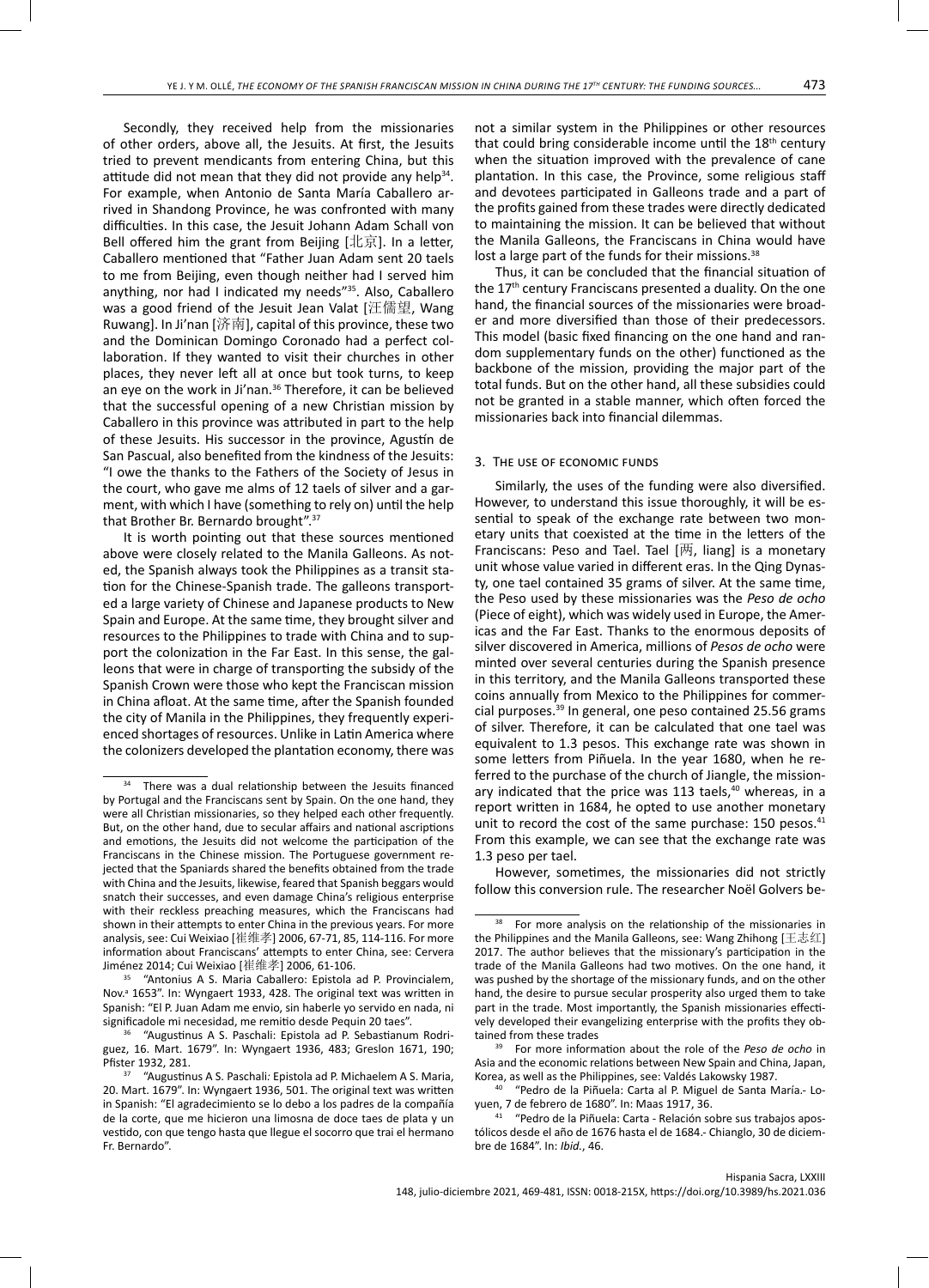lieved that the rate should be 1.4. This conclusion was based on a narrative by Agustín de San Pascual and was justified by the descriptions of other missionaries such as Buenaventura Ibáñez.42 As Noël Golvers mentioned, Father Agustín once explained that 60 taels of silver were 84 pesos, $43$  and in another letter, 10 taels were 14 pesos.<sup>44</sup> In addition, Buenaventura Ibáñez reported that 16 taels were 23 pesos, 700 taels were 980 pesos, 100 taels were 140 pesos, 972 taels were 1,360 pesos, and 2,970 taels were 4,160 pesos. $45$  In these cases, the exchange rate was practically 1.4.

The exchange rate adopted by these missionaries to make the conversion was often ambiguous and floating. For example, Father Agustín also gave another version of the exchange rate. When he spoke of a purchase of a house, he indicated that "it was bought with 1,000 taels, which were 1,334 pesos when exchanged to pesos, according to the exchange rate at that time. Besides, in order to sign on the document of the sale, it would cost 50 taels, which were 80 pesos".46 In this same short paragraph, there is the inconsistency of two different exchanges rates: 1.33 and 1.6. Bernardo de la Encarnación offered yet another possibility, noting that he had brought 500 pesos, which were approximately 450 taels. $47$  In this case, the exchange rate would be 1.1.

In short, these different exchange rates were only inaccurate references. As the number (1.6) mentioned by Agustín de San Pascual can hardly be found in other documents, it can be stated that the exchange rate was generally between 1.1 and 1.4, and in most cases, the rate was 1.4. Therefore, in the subsequent analysis, 1.4 will be used for all calculations.

In the use of economic funds, the priority was given to the basic maintenance of the missionaries' life. This expense was huge, since the group was composed of eight, nine or more than ten Franciscans in most years. Well, how much money was needed each year to support a preacher? On this question, there was some disagreement among the Franciscans. For example, Agustín de San Pascual indicated that to sustain one person in Fujian, 50 taels per year would suffice.48 However, this opinion was refuted by Bernardo de la Encarnación [郭纳壁, Guo Nabi] and Pedro de la Piñuela:

He says: with 60 pesos a minister is sustained in China, it is an error, or it will be true excluding travel expenses across the ministry, expenditures and living expenses of the novice and servants. For all this, 100 pesos per year are necessary.<sup>49</sup>

In the year when we came, he [the Father Agustín] wrote that a minister could sustain himself with 50 or 60 pesos. […] but later he noticed that it would not be enough for sustaining a church with two or three persons.<sup>50</sup>

Perhaps the main reason for this discrepancy was that Agustín de San Pascual did not include incidental expenses in his budget, such as viaticum. Talking about the annual expenses of the Jesuits in his book, Noël Golvers also quoted the opinion of Agustín de San Pascual, pointing out that:

in his […] letter from Fukien of 29 July 1675, Friar A. de San Pascual calculated that the amount of 50 '*pessos*' (i.e. patacoons) —approximately equal to (50  $x$  0.7 = ) 35 taels — would cover the basic needs of one (Franciscan) missionary, if living during a whole year in frugality, accompanied by two '*moços*' ('domestics') to serve Mass, with all costs for food, clothes, wax for the church services, payment of the 'boys' and all other common expenses included.<sup>51</sup>

Then, according to another report of the same Franciscan, Golvers carefully added that "even Franciscan sources speak of 60 *pessos* / patacoons, i.e. 60 x 70 = 42 taels, and this sum increased considerably when all the expenses for the church and pastoral services ('*ministerium*') and for one novice ('*dogico*') were included, then easily rising to 100 or 120 *pessos*, i.e. 70 or 84 taels".52

It must be noted that the data mentioned in this report ('100 or 120 *pessos*') was calculated based on local prices when he was in Shandong province in 1678, while the letter of 1675 mentioned above in which Agustín de San Pascual affirmed 50 '*pessos*' was written in Fujian province. Since the price levels of the two places as well as the years were different, they cannot be simply analogized. Nonetheless, as the two Franciscans insisted, if incidental expenses were added in the budget, 50 pesos were evidently insufficient. The most reasonable conclusion is that the sustenance of each Franciscan in China required about 100 pesos a year, approximately at the same level as the Jesuits.<sup>53</sup>

Of course, the price constantly varied according to the years and the provinces, so it is difficult to generalize the ex-

<sup>42</sup> Golvers 1999, 565.

<sup>43 &</sup>quot;Augustinus A S. Paschali: Epistola ad Provincialem, 29. Iulii. 1675". En: Wyngaert 1936, 434.

<sup>44 &</sup>quot;Augustinus A S. Paschali: Epistola ad P. Sebastianum Rodriguez, 16. Mart. 1679". In: *Ibid.*, 487.

<sup>45 &</sup>quot;Buenaventura Ibáñez: Carta al P. Miguel de Santa María, Cantón, 24 de marzo de 1680". In: Alcobendas 1933, 139; "Buenaventura Ibáñez: Carta al P. Procurador de la Provincia de San Gregorio, Cantón, 7 de enero de 1683". In: *Ibid.*, 155; "Buenaventura Ibáñez: Carta al P. Procurador de la Provincia de San Gregorio, Cantón, 25 de enero de 1683". In: *Ibid.*, 157.

<sup>&</sup>quot;Augustinus A S. Paschali: Epistola ad P. Michaelem A. S. Maria, 20. Mart. 1679". In: Wyngaert 1936, 497. The original text was written in Spanish: "se compro en 1000 taes, que reducidos a pessos, segun la quenta desta tierra, son 1334 pessos, pues para firmar la escritura de la venta les a de costar 50 taes, que son 80 pessos".

<sup>47 &</sup>quot;Bernardus ab Incarnatione: Epistola ad Provincialem, 19 Dec. 1679". In: Wyngaert 1942, 385.<br><sup>48</sup> "Augustinus A.S. Pasch

<sup>48 &</sup>quot;Augustinus A S. Paschali: Epistola ad Provincialem, 29. Iulii. 1675". In: Wyngaert 1936, 433.

<sup>49 &</sup>quot;Bernardo de la Encarnación: Carta al P. Provincial.- Ningte, 19 de diciembre de 1679". In: Maas 1917, 6. The original text was written in Spanish: "El decir: con 60 pesos se sustenta un ministro en China, es error o será verdad excluyendo caminos que se andan concernientes al ministerio, pagas y sustento del dogico y sirvientes. Para todo esto son necesarios largos 100 pesos al año…"

<sup>50 &</sup>quot;Pedro de la Piñuela: Carta al P. Provincial.- Ningte (Provincia de Fokien), 1 de noviembre de 1677". In: *Ibid.*, 31. The original text was written in Spanish: "El año que nosotros venimos, escribió [el P. Agustín] que un ministro con 50 o 60 pesos se podrá sustentar […] mas después echó de ver no podía bastar por sustentar una iglesia con dos o tres personas".

 $51$  Golvers 1999, 594.

<sup>52</sup> *Ibidem*.

<sup>53</sup> Prospero Intorcetta [殷铎泽, Yin Duoze] reported that the minimum living cost of a Jesuit missionary in China was 100 pesos per year. See: *Ibidem*. But Agustín de San Pascual believed that the Jesuits spent more than the Franciscans. See: "Augustinus A S. Paschali: Epistola ad Provincialem, 29. Iulii. 1675". In: Wyngaert 1936, 434.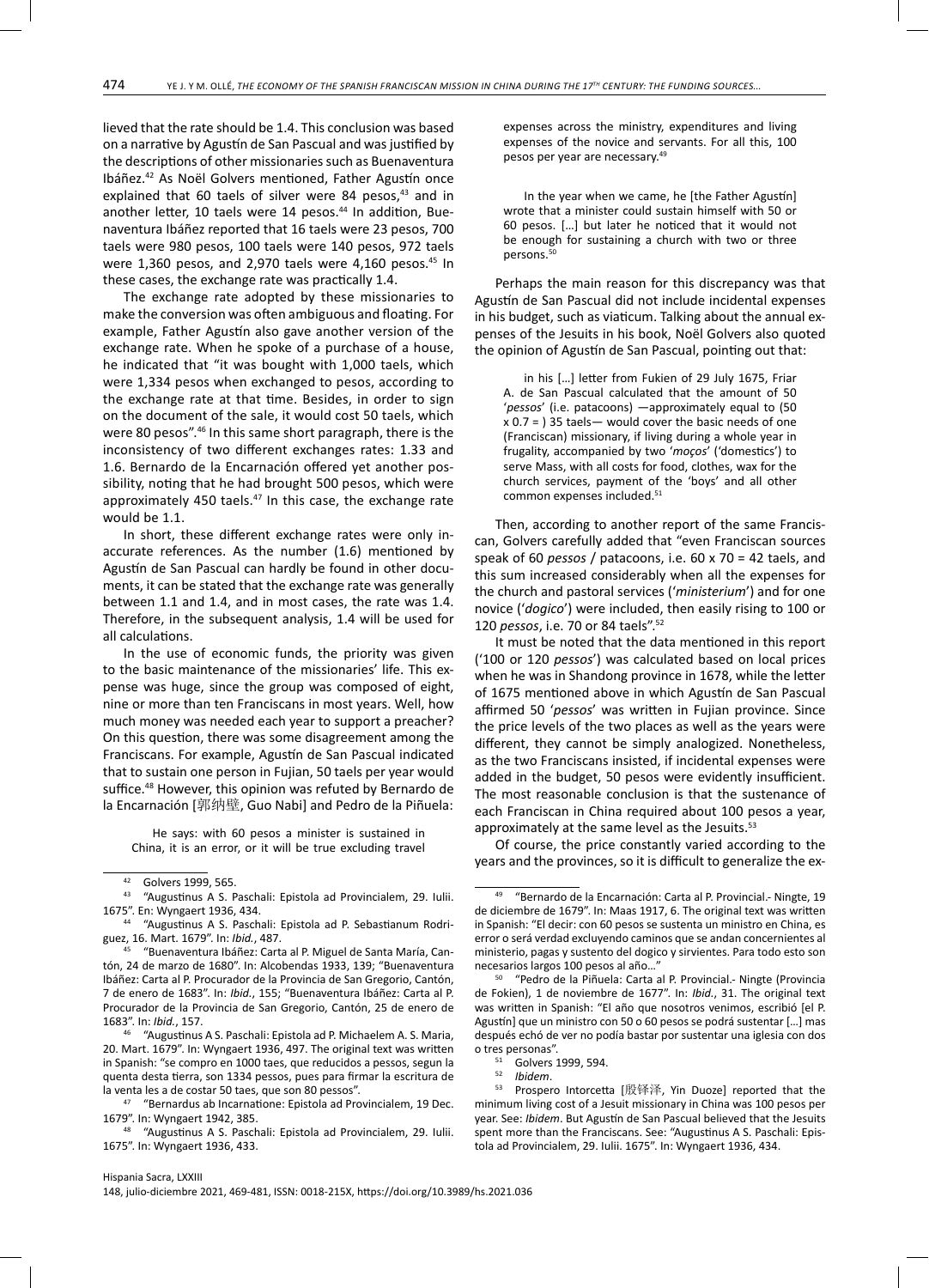penses of the Franciscans scattered throughout the country. For example, in 1680, Buenaventura Ibáñez informed Manila that the annual expenditure of each one was 100 pesos. However, with the progressive increase in price, seven years later, Agustín de San Pascual pointed out that the expenses were at least 140 pesos.<sup>54</sup> As this section focuses on the use of funds rather than price changes in China during the Qing Dynasty, it is not necessary to devote more space to explore the specific number of their expenses. In general, taking into account the fact that the Crown only assigned 150 pesos to each one for maintenance (years later, this number dropped to 140), it is estimated that the expenses for daily life made up a considerable part of the funds.

Except living expenses, buying houses and churches also accounted for substantial proportion of spending. For instance, the church of San Francisco in Guangdong cost them 1,000 taels of silver, and the church in the village of Jiangle, Fujian Province, 200 taels, etc. Next, we will take a look at some statistics about the expenses to erect some churches, according to the scattered data in the letters and reports of the Franciscans:

| Province <sup>55</sup>       | Prefecture, city or town         | Expenses (pesos) <sup>56</sup>   |  |  |
|------------------------------|----------------------------------|----------------------------------|--|--|
|                              | Ningde [宁德]                      | 80                               |  |  |
| Fujian [福建]                  | Taining [泰宁]                     | 100                              |  |  |
|                              | Jiangle [将乐]                     | 150                              |  |  |
|                              | Longkou [龙口]                     | 20                               |  |  |
|                              | Guangzhou [广州]                   | Donated by<br>Shang Zhixin [尚之信] |  |  |
| Guangdong<br>[广东]            | Guangzhou (extramural)<br>[广州城外] | 1,000                            |  |  |
|                              | Huizhou [惠州]                     | 300                              |  |  |
|                              | Chaozhou [潮州]                    | 312                              |  |  |
| Ganzhou [赣州]<br>Jiangxi [江西] |                                  | 600                              |  |  |
|                              | Ji'nan [济南]                      | 150                              |  |  |
| Shandong [<br>山东]            | Qingzhou [青州]                    | 112                              |  |  |
|                              | Ji'ning [济宁]                     | 600                              |  |  |
| Jiangsu [江苏]                 | Nanjing [南京]                     | 1,400                            |  |  |
| Zhejiang [浙<br>ìТ.           | Hangzhou [杭州]                    | 210                              |  |  |

| TABLE 1                                               |
|-------------------------------------------------------|
| Expenditures for erecting churches of the Franciscans |

Data source: Wyngaert 1933, 1936, 1942; Maas 1917.

In addition to purchases of houses, the Franciscans had to hire assistants if they were to carry out the evangelical enterprise in a culturally heterogeneous country that is far away from the Philippines and Europe. Jaime Tarín mentioned the spending of the churches, and indicated that "five assistants were necessary for each church: a sacristan who was responsible for closing and opening the church, as well as cleaning it and maintaining a good atmosphere for visitors; a porter who took care of the house; a cook; and two catechists who walked the villages, looking after the missionary".57 However, due to adverse economic conditions, the Franciscans were not able to hire enough assistants at the same time. In most cases, each church only had a maximum of two or three of them.

 These assistants firstly played the role of servants, who simultaneously shouldered various responsibilities, such as sacristan, porter or cook. Not only did they take care of the missionaries in daily life, accompany them on the trip, but they also assisted the Masses.<sup>58</sup> Buenaventura Ibáñez reported in 1681 that they had a servant named Francisco, who guided the new missionaries to enter China, took care of them on the way and then stayed in the church after arriving in Guangzhou  $[\uparrow \psi]$  to help the preachers there.<sup>59</sup> In addition, the servants also acted as messengers between these mendicants and the Philippines. They did not just collect and deliver the letters between both parties, but often transported money and things requested by their employers from Manila to the mainland. During his stay in Fujian, Pedro de la Piñuela also employed such servants. In a letter to the procurator, he introduced a servant named Domingo, who had gone to Manila, and Piñuela asked the recipient of the letter to look after him.<sup>60</sup> In 1678, when the Franciscan Bernardo de la Encarnación and the Dominican Pedro Alarcón came to China, Piñuela sent two servants to receive them.61 All these young men, "in general, were selected among the most devout baptized young men".62 Beyond the stable employment relationship developed between Franciscans and their assistants, they also built mutual trust for each other. For example, except working for a long time for the Franciscans, Domingo even spent two years in a Franciscan convent in Manila.<sup>63</sup>

The Franciscans had to pay them. In 1653, Antonio de Santa María Caballero reported that he paid his servant in Shandong six or seven pesos per year.<sup>64</sup> When Buenaventura Ibáñez was in Fujian in 1654, he mentioned that the annual salary for one servant was five taels (seven

<sup>60</sup> "P. Fr. Petrus de la Piñuela: Epistola ad P. Laurentium, 20. Dec.<br>1678". In: Mensaert, Margiotti & Rosso 1965, 1148-1150.

<sup>61</sup> "Petrus de la Piñuela: Relatio sui Ministerii, 30. Dec. 1684". In: Wyngaert 1942, 284-285.<br>**62 Cui Weixiao [崔维孝] 2006, 417.** 

63 Buenaventura Ibáñez did not specifically list what Domingo did in the convent. See: "Bonaventura Ibáñez: Epistola ad P. Laurentium A Plagis, 19. Mart. 1681". In: Wyngaert 1936, 239.

"Antonius A S. María Caballero: Epistola ad P. Provincialem, 3. Ian. 1653". In: Wyngaert 1933, 421.

<sup>54 &</sup>quot;Buenaventura Ibáñez: Carta al P. Miguel de Santa María, Cantón, 24 de marzo de 1680". In: Alcobendas 1933, 139; "Augustinus A S. Paschali: Epistola ad Provincialem, 28. Sep. 1687". In: Wyngaert 1936,

<sup>622.&</sup>lt;br><sup>55</sup> To facilitate readers' understanding of the geological locations, all provinces in the tables strictly follows the administrative areas in today's China regardless of historical changes in the past.

The number does not include the cost of decorating and reforming the church.

<sup>57 &</sup>quot;Fr. Jaime Tarín: Estado de la misión en el año de 1695". In: Maas 1917, 122. The original text was written in Spanish: "cinco mozos son precisos para cada una: un sacristán que cuida de cerrar y abrir la iglesia, de asearla y dar buen despacho a los que vienen a ella; un portero que cuida de la casa; un cocinero y dos catequistas que andan

por los partidos, cuidando al religioso".<br>
<sup>58</sup> "Buenaventura Ibáñez: Carta al P. Sebastián Rodríguez, Emuy, 10 de septiembre de 1654". In: Alcobendas 1933, 13.

<sup>59 &</sup>quot;Bonaventura Ibáñez: Epistola ad P. Laurentium A Plagis, 4. Mart. 1681". In: Wyngaert 1936, 238; "Bonaventura Ibáñez: Epistola ad P. Laurentium A Plagis, 19. Mart. 1681". In: Ibid., 239.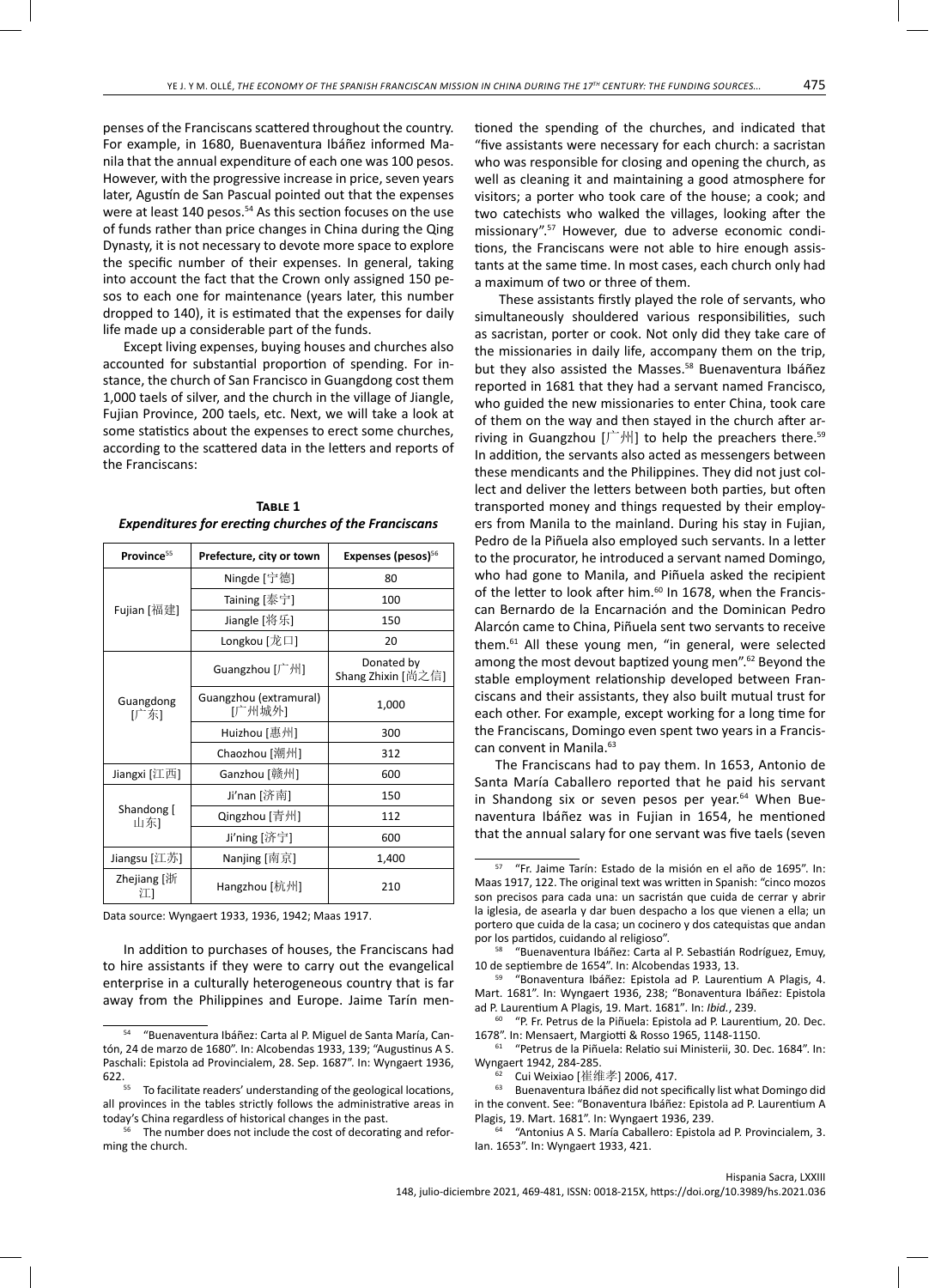pesos),<sup>65</sup> and in 1679, Agustín de San Pascual said that he paid 15 pesos annually to each of the three servants he hired in Shandong,<sup>66</sup> a province where according to him, prices were generally higher than in Fujian. This information, combined with clues from other missionaries, proves that despite some fluctuation and differences across areas and years, one servant required at least 7 pesos as annual salary.

The second type of assistants were Chinese catechists. As christianity was a new and exotic religion for the Chinese, $67$ explaining the unheard concepts to Chinese audience was painstaking. Therefore, how to bridge the Chinese-European cultural and religious chasm became imperative. In addition, since they faced mainly undereducated people, sermons appeared to be unintelligible and boring to the common people, and often failed to attract their attention. So Chinese catechists were indispensable. Broadly speaking, they were intellectuals who knew the foreign language and had devoted themselves to Christianity. They could help the Franciscans to explain the doctrine using the more vivid and colloquial local language. Moreover, they were often sent to the target areas in advance to prepare and motivate the villagers for the preaching the next day.<sup>68</sup> As Agustín de San Pascual admitted, these catechists were those who mastered the evangelizing work excellently, without whom the Franciscans could not even work.69

The third type of assistants were language teachers, as the Franciscans valued language learning greatly and sometimes they would hire a teacher particularly for this task. For example, when Buenaventura Ibáñez was in Fujian, he had a teacher and paid him ten taels (14 pesos) a year.<sup>70</sup> But this was not a fixed arrangement. When funds fall short, this work fell on the shoulders of the catechists.

As to the catechists' remuneration, Bernardo de la Encarnación mentioned in 1679 that in Fujian, he had to cover the living expenses as well as an extra annual salary of ten taels to the teacher, with whom he learned the language and carried out his evangelical work.<sup>71</sup> Agustín de San Pascual indicated that the monthly salary of the catechist that followed him in Shandong was one peso, $72$  and in another

According to Agustín de San Pascual, this was a frequently adopted approach in the evangelization in China. See: "Augustinus A S. Paschali: Epistola ad Provincialem, 18 Mart. 1679". In: Wyngaert 1936, 491.

"Augustinus A S. Paschali: Noticia de la mission serafica de China". In: *Ibid.*, 749. For more analysis about the servants and catechists, see: Cui Weixiao [崔维孝] 2006, 416-419.

<sup>70</sup> "Buenaventura Ibáñez: Carta al P. Sebastián Rodríguez, Emuy, 10 de septiembre de 1654". In: Alcobendas 1933, 13.

<sup>71</sup> "Bernardus ab Incarnatione: Epistola ad Provincialem, 19 Dec. 1679". In: Wyngaert 1942, 380.

 $72$  "Augustinus A S. Paschali: Epistola ad Provincialem, 18 Mart. 1679". In: Wyngaert 1936, 491.

letter he offered more details on this subject, informing that he had spent 20 taels every year on a catechist: "And a catechist needs 12 taels per year for living expenses and 7 for his salary, and other things cost another tael annually, which will add up to 20 taels (equivalent to 28 pesos)".<sup>73</sup>

Considering that Fujian's expenditures were lower than in Shandong, a conservative estimate can be made: the minimum annual expenses for a catechist was approximately 15 taels (21 pesos), which consisted of five taels of salary and ten taels for daily expenses.

Except usages of funds mentioned above, viaticum was also required if they visited other churches or travelled elsewhere to start new missions. For example, in 1680, when Piñuela preached the gospel in the villages of Fujian, he could hardly return to his church due to lack of money.<sup>74</sup> Sometimes, the travelling expenses became considerable if the distance was long. For instance, Agustín de San Pascual and Miguel Flores spent as high as 100 pesos on their trip to Shandong from Fujian.75

The above mentioned aspects were the most significant expenses of the Franciscans, and other sporadic expenses, in turn, were diversified, including reforming the church, buying firewood and charcoal, printing books, and even giving alms to the poor Chinese.<sup>76</sup> These were very similar to those recorded by the Jesuit François de Rougemont in his private account.<sup>77</sup> In addition, since the Franciscans had a hospital and a pharmacy in Guangzhou, they also needed to dedicate a part of the money to maintain its operation and take care of the sick.78

## 4. The principles of the use of the funds

The mismatch between the modest funding and diversified spending needs often led to deficits. Hence, the missionaries were very scrupulous about the allocation of funds.

First, they adhered to the principle of thriftiness. There were at least four aspects to the so-called thriftiness. To begin with, they lived a simple life, never spending an unnecessary penny. When Pedro de la Piñuela was preaching in Fujian, he chose the hardest life, not buying even a bit of meat and eggs: "To do what I did, I suffer from severe hunger, living almost as a beggar to the point that I cannot buy dinner. Instead, even though today is the day for meat, I

76 "Augustinus A S. Paschali: Epistola ad Provincialem, 18. Mart. 1679". In: *Ibid.*, 490-491.

 $77$  Golvers 1999, 600, table 7.3.

<sup>65 &</sup>quot;Buenaventura Ibáñez: Carta al P. Sebastián Rodríguez, Emuy, 10 de septiembre de 1654". In: Alcobendas 1933, 13.

<sup>&</sup>quot;Augustinus A S. Paschali: Epistola ad Provincialem, 18 Mart. 1679". In: Wyngaert 1936, 491.

<sup>67</sup> Nestorianism [景教, Jingjiao] entered China in the Tang [唐] Dynasty, and the Franciscans began to preach Christianity in the Yuan [  $\overline{\pi}$ ] Dynasty. However, the area of their activities was very limited and they could not spread the religion throughout the country. After a series of social instabilities such as wars, Christianity almost completely disappeared, and it was gradually forgotten by the people. In this sense, when the missionaries arrived in China in the 16th century, Christianity was once again something new for the Chinese.

<sup>73 &</sup>quot;Augustinus A S. Paschali: Augustinus A S. Paschali: Epistola ad P. Michaelem, 15 Oct. 1688". In: *Ibid.*, 662-663. The original text was written in Spanish: "y un catequista a menester de sustento al año 12 taes y siete de su salario, y con otras cosillas de entre año lleva otro tae, que viene a ser veinte taes, que son 28 pessos".

<sup>74 &</sup>quot;Petrus de la Piñuela: Epistola ad Provincialem, 6. Ian. 1680". In: Wyngaert 1942, 274.

<sup>&</sup>quot;Augustinus A S. Paschali: Epistola ad Provincialem, 27. Nov. 1678". In: Wyngaert 1936, 478.

<sup>78 &</sup>quot;Fr. Jaime Tarín: Carta anual y breve relación de las cosas pertenecientes a nuestra misión seráfica de China, correspondiente al año de 1693". In: Maas 1917, 111. For more information about Franciscans' hospital and pharmacy in Guangzhou, see: Cui Weixiao [崔维孝] 2006, 204-231; Dong Shaoxin [董少新] 2008, 89-99.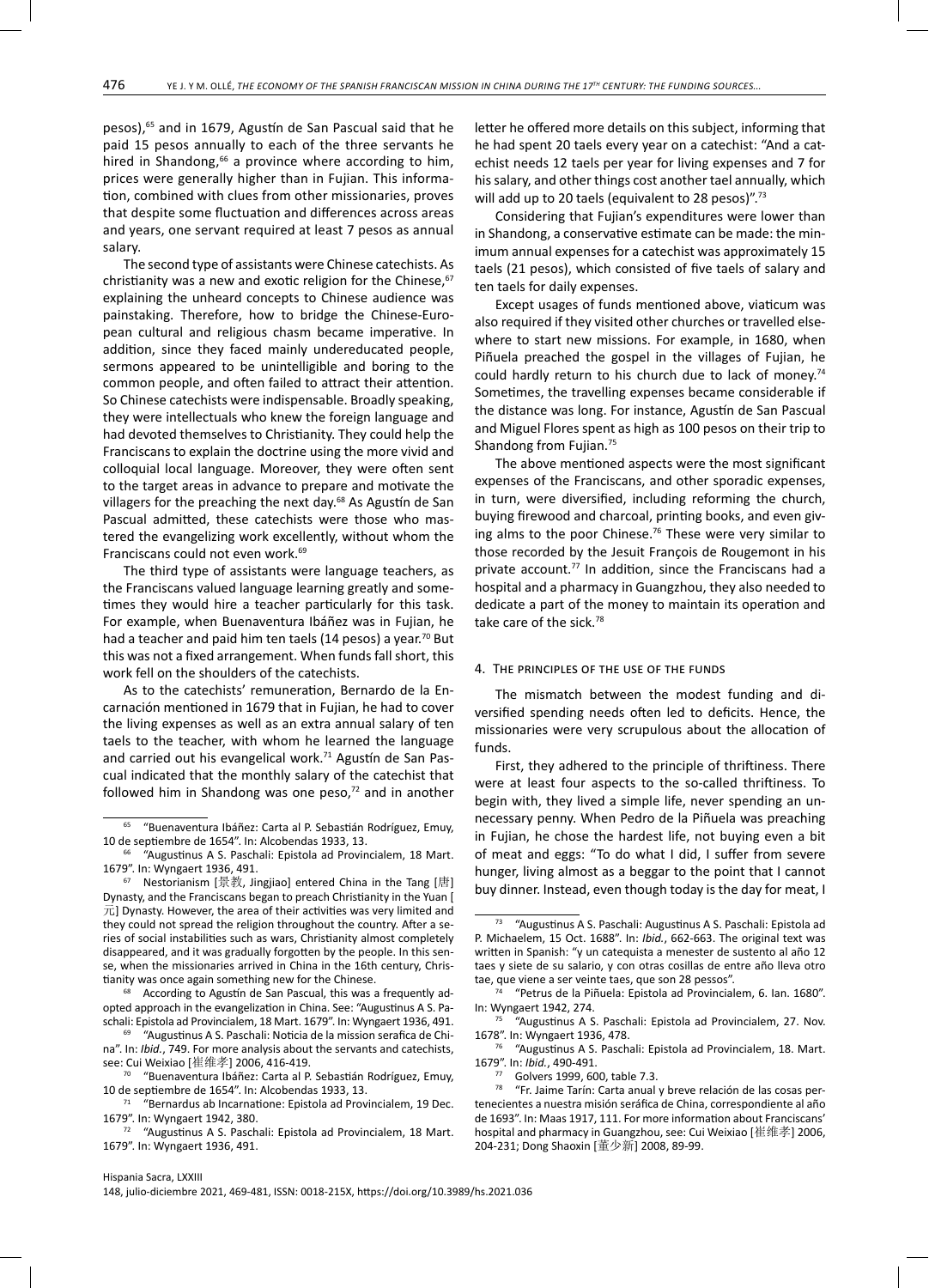have many times collation because I do not dare to buy half

a catty of fish or some eggs".79 Agustín de San Pascual also experienced similar situations in 1677. Due to lack of funds, he hardly ever bought fresh meat for himself and his servants, relying only on vegetables and pickled fish.<sup>80</sup>

Besides, Kang Zhijie pointed out in her paper that Matteo Ricci adhered to the spending principle of "taking what is despised by others". $81$  As a matter of fact, this was also a crucial component of the economic views of the Franciscans in China. For example, in 1678, the Franciscans planned to expand their mission to the outside of Guangdong city. They found a house with a size and location ideal for building a church. The house was originally owned by an official of Guangzhou, who, however, was later decapitated because of a crime he had committed. Consequently, his house was confiscated. Considered tokens of misfortune and associated with adversities, houses of this kind were disliked by the Chinese. In this situation, the house had been left unattended, in which few buyers were interested. As a result, the price fell below the market average. Taking advantage of this opportunity, the Franciscans immediately made the decision to buy it.<sup>82</sup>

Why this type of practices, whether carried out by Matteo Ricci or the Franciscans, could be accepted by the westerners was because that Christianity did not connect these houses to ill omen. The missionaries made use of the differences between Chinese and Western religious believes to subtly minimize the costs and maximize the benefits.

Moreover, there was another convincing evidence for their thriftiness: they consciously paid attention to the price discrepancies of various living necessities in the Chinese and Philippines market, so that they could achieve optimal costefficiency. For example, when Buenaventura Ibáñez wrote to his superior and asked him to send some cocoa to make chocolate, he specifically emphasized not to send cinnamon and sugar, because it would be cheaper to buy in China.<sup>83</sup> Pedro de la Piñuela even asked Manila to send him some cocoa seeds so that he could directly grow it in China.<sup>84</sup> This precise knowledge of prices enabled them to spend every penny efficiently, guaranteeing the reasonable use of funds.

Finally, they also made many efforts to avoid squander. Since the Manila procurator did not know the real situation in China, sometimes he bought useless things for his colleagues in China. Agustín de San Pascual complained about this waste in a letter: "Some stamps bought for us cost 180 pesos of the mission and of the four parts, three served us nothing".85

For the Franciscans who constantly faced economic problems, 180 pesos was not a small amount, was more than half of the money with which Agustín de San Pascual bought the house of Chaozhou [潮州] in the same year: 240 taels (around 336 pesos). To avoid unnecessary waste, Agustín again advised Manila to assign a procurator who was specifically responsible for the Chinese mission.<sup>86</sup>

Despite their frugalness on multiple fronts, they were rather generous on necessary spending and investments, however.

On the one hand, they gave priority to guaranteeing the daily life of the missionaries, who no longer lived in a mendicant way. In the Ming and Qing Dynasties, the Confucian literati constituted the ruling class of the society and religions were not nearly as pronounced. Seeing how literati and religious personnel were treated differently, the new generation of Franciscans "began to accept honorific names such as 'Laoye' [老爷] or 'Xianggong' [相公] called by the Chinese people, because they had already realized that if they lived in the same way as Chinese literati, they would be respected by the mandarins and admired by common people. Furthermore, the mandarins and the people would like to hear and accept their preaching, which facilitated the spread of Christianity in China".<sup>87</sup> Based on this apprehension, they opted for a more decent life, desisting from walking barefoot and begging for food. Thence, whenever new financial aid arrived, the Commissar always first sent out allowances for the daily expenses of each preacher. Then he would consider new plans to develop the mission with the remaining money.

Besides, as employers, the missionaries never skimped on servants' wages so that they could establish long-term and stable employment relationships with them, which, as mentioned earlier, was crucial for European missionaries in culturally heterogeneous China. However, the missionaries had more considerations. Compared to the benefits that this benign employment brought to them, the breakdowns of such relationships would exert far more adverse impacts.

The identity of "foreigner" was a fact that they could not avoid. Their exotic face came, in a certain sense, to be their original sins and, in that time, Chinese often associated it with evil and ominous. For example, Chinese people described that the foreigners "had sheep eyes, monkey faces, lustful heart and beast behaviour".<sup>88</sup> In addition to their ethnically peculiar presence, the missionaries' religious identity also invited enmity and suspicion. The Qing Dynasty was an era full of ethnic conflicts, since it was founded by the Manchus by slaughtering thousands of Han people. What is more, Manchus threatened everyone to follow their hairstyle and Manchu dress [剃发易服, Tifa yifu] with decapi-

<sup>79 &</sup>quot;Petrus de la Piñuela: Epistola ad P. Michaelem A S. Maria, 7. Febr. 1680". In: Wyngaert 1942, 276. The original text was written in Spanish: "Yo por hacer lo que hize padesco grande hambre, ando quasi como mendigo, que no alcanzo con que comprar que çenar sino que aunque sea dia de carne, haga muchas vezes colación por no atreverme a comprar medio cate de pescado o unos guebos".

<sup>&</sup>quot;Augustinus A S. Paschali: Epistola ad Provincialem, 20. Aug. 1677". In: Wyngaert 1936, 443.

<sup>&</sup>lt;sup>81</sup> Kang Zhijie [康志杰] 2019a, 125.<br><sup>82</sup> "Iacobus Tarin: Historia y relacion". In: Wyngaert 1942, 105-<br>106.

 $83$  "Bonaventura Ibáñez: Epistola ad Provincialem, 20. Mart. 1679". In: Wyngaert 1936, 198.

<sup>84 &</sup>quot;P. Fr. Petrus de la Piñuela: Epistola ad P. Laurentium A Plagis, 1. Ian. 1679". In: Mensaert, Margiotti & Rosso 1965, 1151.

<sup>85 &</sup>quot;Augustinus A S. Paschali: Epistola ad PP. Definitores, 8. Nov. 1686". In: Wyngaert 1936, 602-603. The original text was written in Spanish: "… unas estampas que se nos compraron, en que se gastaron 180 pesos de la mission y de las quatro partes, las tres no nos sirven".

Ibid., 603. Miguel Flores was elected the first procurator for the mission of China. See: "Augustinus A S. Paschali: Epistola ad Provincialem, 28. Sep. 1687". In: *Ibid.*, 621.

<sup>87</sup> Cui Weixiao [崔维孝] 2007, 20.

<sup>88 &</sup>quot;羊眼猴面, 淫心兽行". See: Wang Minglun [王明伦] 1984, 157.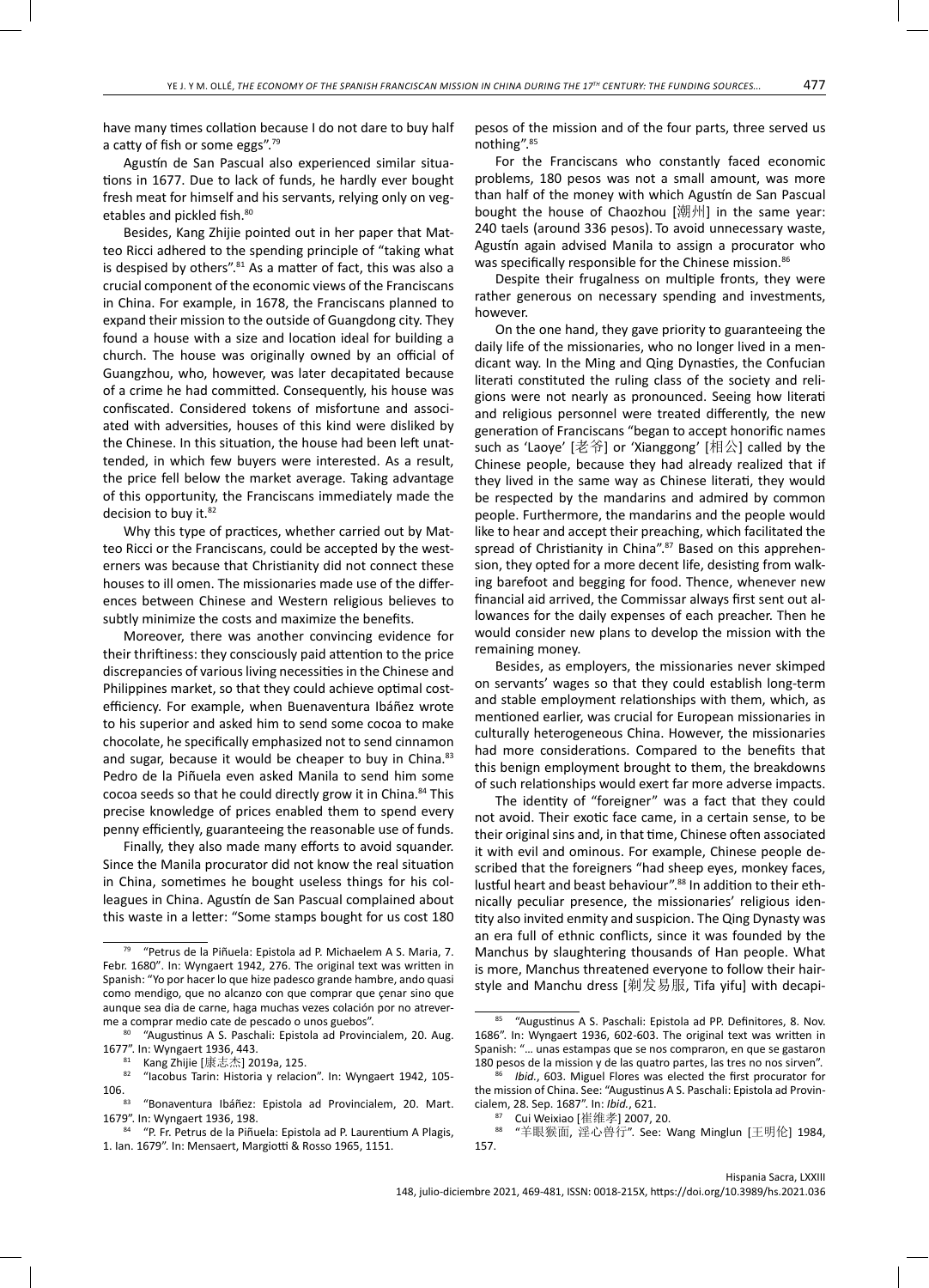tation, which was regarded as a heavy blow towards the culture and custom of the Han ethnic group as well as their ethnic dignity. That was why the Han people frequently rose up against the Manchus with the slogan of "overthrowing Qing and recovering Ming [反清复明, Fanqingfuming]", hoping that the Han ethnic group would reign again. Most of these rebellions disguised themselves as religious groups, so the rulers closely surveilled all religions and their sects. The concurrence of the ethnic and the religious identity put the missionaries under the spotlight where much unwanted hostile attention was drawn to them. As Agustín de San Pascual reported in a letter to his superior, most of the Chinese distrusted foreigners. In their eyes, the evangelization was only another mask under which they were secretly conspiring to overthrow the Crown.<sup>89</sup> This theory was not limited to certain social classes, but instead widely believed among all Chinese, which even led to social unrests from time to time. For example, in 1606, a rumour proliferated in Macao saying that the Jesuits, together with the Portuguese, Dutch and Japanese, were first planning to kill Chinese inhabitants in Macao, then conquer the entire country and elect the Jesuit Lazzaro Cattaneo [郭居静, Guo Jujing] as the new king.<sup>90</sup> This rumor caused such panic among Chinese residents that the Portuguese authority in Macao sent representatives to explain and promise to Chinese mandarins that in no case would they intend to rebel against and invade the country.

At the same time, there were also rumours saying that missionaries could perform alchemy. $91$  If the missionaries deducted the employee's remuneration, it would inevitably leave them with a bad reputation for being greedy. In such a suspicious and disputable atmosphere, the Chinese were prone to attack the missionaries and Christianity with any excuse. For this reason, in addition to paying the servants in time, the Franciscans spent money on many things to maintain a relatively peaceful relationship with the locals. To be specific, they bribed officials with exotic gifts in order to obtain political protection; they relieved the poor to build a benign image; they established specific churches for women so that they would not be accused of having allowed "*nanniu hoen-cha*".92 In summary, the missionaries were not stingy on spending money to improve their public image. It was more like a necessity rather than a choice.

# 5. The principles of the distribution of the funds

Since the 1680s, the number of Franciscans in China usually remained above ten persons. So, the proper allocation of funds was directly related to the fate and vitality of their mission, because whether the funds were fairly and sufficiently delivered to each missionary would affect their morale. So, their first distribution principle was to match the

Ricci & Trigault 1621, 122.

actual needs of every person instead of pursuing absolute equality.

One of the studies indicated that the Crown financed ordinary expenses of the Franciscans. At the same time, the cost for new churches and religious supplements were covered by the Province of San Gregorio de Manila.<sup>93</sup> This statement is not irrefutable. The distribution of the funds never followed mechanical rules, but depended on several factors, such as the total amount of money received, the different price levels in each province, the degree of urgency of each work, etc. On many occasions, in addition to essential maintenance, the Crown subsidy was also assigned to evangelization activities. Regarding the amount of money allocated to each Franciscan, although in principle the funding from all parties was provided for the entire missionary group, the Commissary did distribute it differently according to the actual situation of each missionary. In one letter, Buenaventura Ibáñez defended that this method was very reasonable and refuted the idea of absolute egalitarianism in distribution:

I think I should warn you and your successors that you should not tie the hands of a Commissar for doing what he should do [for the good of the mission] because of complaints from one of the missionaries about his Commissar regarding the alms. I say this because if there had not been any complaints, you wouldn't have demanded our brother Commissary Fr. Francisco de la Concepcion, according to him, to distribute the alms given by our Catholic king equally among all the missionaries. […] So, if what the king provided us was distributed equally, with what could a Commissar cover the mentioned extravagant expenses? If the religious staff take some money from his yearly allowance to travel, the rest wouldn't suffice to support him for the year. [...] The Commissary already knows how much silver each minister needs to get through a year in his ministry depending on (the prices in) the place he stays in. Those who live in areas where living and clothing cost more need more financial help than those living in areas with much lower prices. So, if brother Commissar does not give him the same amount of money as he gives others (due to different living costs), on what ground would this person complain?<sup>9</sup>

This principle was effectively implemented in the long term, because it made more sense than equal and mechanical distribution.

<sup>89 &</sup>quot;Augustinus A S. Paschali: Relatio missionis seraphicae, 4. Oct. 1688". In: Wyngaert 1936, 647.

 $^{90}$  Pfister 1932, 52.<br> $^{91}$  Ricci & Trigault 1

<sup>92 &</sup>quot;P. Fr. Petrus de la Piñuela: Epistola ad Thomam Pereira, 28. Iunii. 1690". In: Mensaert, Margiotti & Rosso 1965, 1191 "*nan-niu hoencha":* 男女混杂 *[Nann*ü *hunza].* The phrase refers to the fact that man and woman who have not married stay in the same place, which was a taboo in ancient China.

<sup>&</sup>lt;sup>93</sup> Cui Weixiao [崔维孝] 2006, 264.

<sup>94 &</sup>quot;Bonaventura Ibáñez: Epistola ad Provincialem, 30 Nov. 1685". In: Wyngaert 1936, 283-285. The original text was written in Spanish: "… jusgo por acertado de advertir a V. C. y a sus sucessores que no por quexarse uno de los missionarios de su comissario en orden a su socorro, aten las manos a un comissario para hacer lo que deve [en bien de la mission]. Digolo, por que, sin haver precedido alguna quexa, no hubiera V. C. mandado a nuestro hermano comissario Fr. Francisco de la Concepcion, segun el dize, que el socorro que nos da nuestro catholico Rey, lo reparta entre todos los missionarios igualmente. […] Pues, si lo que nos da el Rey se reparte con todos igualmente, ¿con que acudira el comissario a los dichos gastos extravegantes? Si el religioso, de lo que se le da para el sustento de un año, ha de hacer su viaje, ya no le queda para pasar el año; […] El comissario ya sabe quanta plata ha menester cada ministro, para pasar el año en su ministerio, segun donde esta; el que esta donde el sustento y vistuario cuesta caro, necessita de mas socorro que el que esta donde se sustenta y se viste con mucho menos ¿pues que razon tendra este de [quexarse si el hermano] comissario no le socorre con la cantidad que socorre a otros?".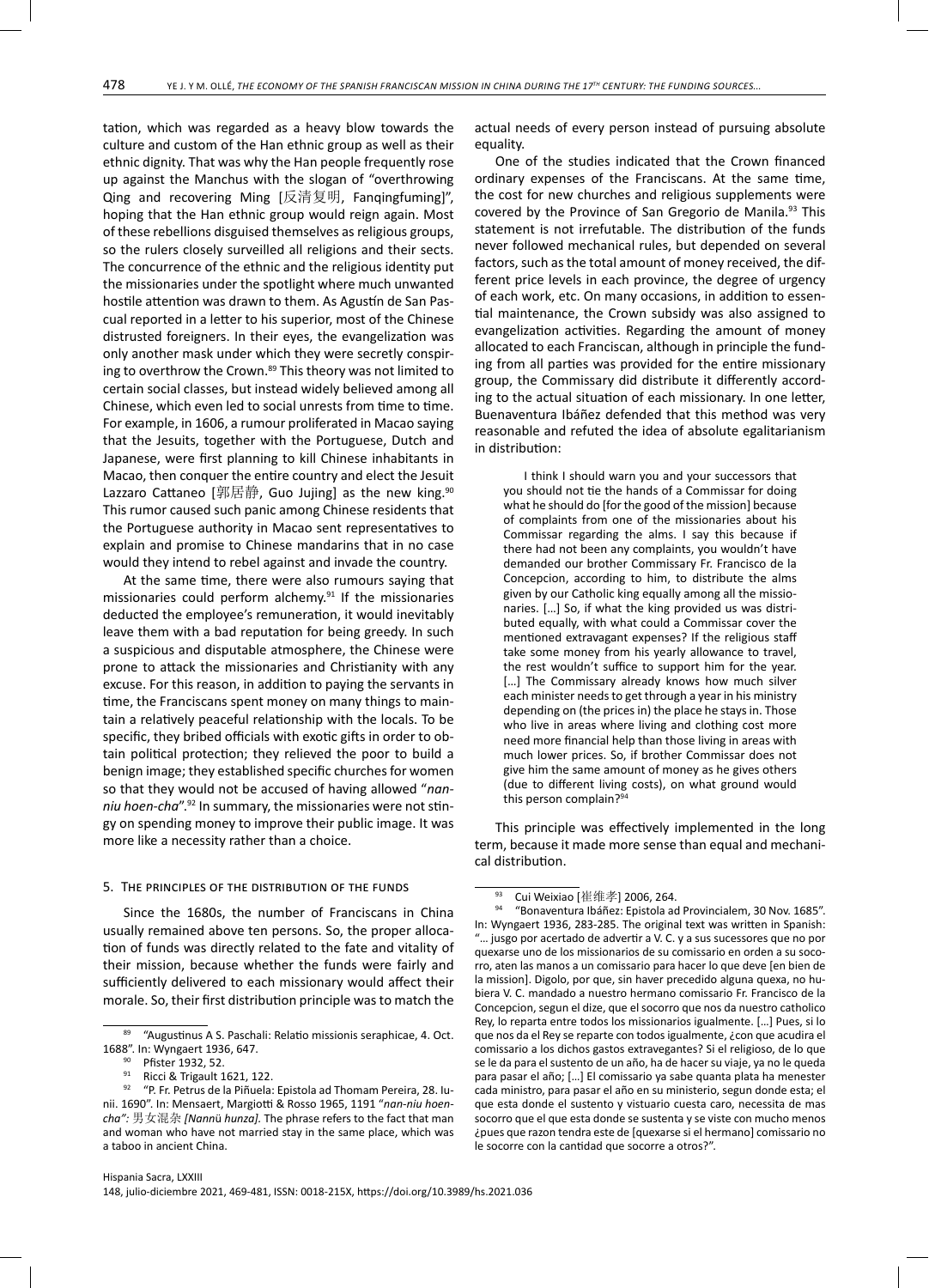Moreover, another principle should be discussed. The Franciscans in China were a complex group, because they were composed of the Spaniards sent by the Province of San Gregorio of the Philippines and the Italians sent by Sacred Congregation for the Propagation of the Faith (representing different political forces), or from a different perspective, the religious friars and the laity (representing different religious identities). Even so, in spite of different backgrounds, national ascriptions and secular conflicts, the Franciscans gave priority to the mission and distributed the money to those who needed it more urgently, regardless of their nationality.

For example, when Pedro de la Piñuela took over as Commissary in 1699, the financial status of the mission was very bad, with almost nothing left from his predecessor José Navarro.95 In that case, he asked Manila to send money, and meanwhile, he racked his brains to search the most efficient way to allocate the pitiful funds. Above all, he asked that a part of the relief be given to the Italian Franciscans, in order to guarantee the development of the mission, because, according to Piñuela, the money that the Sacred Congregation had given them was not enough. He also asserted, again and again, that Antonio de Concepción [安多尼, An Duoni], a lay surgeon, was entitled to receive allowances so that Manila would send him some money. Similarly, Piñuela also sent money to other missionaries in response to their needs. For example, he sent 25 pesos to Bishop Bernardino de la Chiesa [伊大任, Yi Daren] who was in Beijing [北京] where the cost of living was very high. To Bernardo de la Encarnación, who was already old, he gave him ten pesos and some necessary objects. Finally, through his efforts, Piñuela ensured that everyone was satisfied.96

# 6. The temporary countermeasure for the deficit: loan

However, the funding sources mentioned above still fell short from time to time due to various reasons, including late arrival, embezzlement and so on. Under such circumstances, the Franciscans were forced to borrow money from others.

The first option was to ask the Chinese Christians or the missionaries of other orders for help. For example, in the year 1683, when Agustín de San Pascual arrived in Nanjing [南京] after a long trip from Shandong Province, his viaticum had been exhausted and could not continue the trip to Guangzhou. With no other remedy, he borrowed 15 taels of silver from a local Christian.<sup>97</sup>

Pedro de la Piñuela also borrowed four taels from Louis Quémener during his stay at Nan'an [南安] and 100 taels from Charles Maigrot [颜珰, Yandang] in 1702 as well as another 50 pesos the following year when he intended to buy a house in Zhangpu [漳浦] of Fujian Province.<sup>98</sup> Besides, Piñuela mentioned several borrowings from unspecified lenders in his letters.<sup>99</sup> Buenaventura Ibáñez pointed out in 1683 that the mission owed 514 pesos to the Dominican Order.100 There were countless examples like these. The advantage of this option was that there was no need to pay interest, since it was considered mutual aid between orders, or between missionaries and believers. However, the disadvantage was evident. These people were also not rich and could not provide large loans. That is why, when the Franciscans needed money to support the entire missionary group, they had to resort to another option, even though it was against their wills. This was to borrow money from strangers (or professional creditors), who charged remarkable amount of interest.

Buenaventura Ibáñez spoke several times about the interest of the loan. In 1679, he indicated that the interest averaged around 40 per cent and even when the rate dropped, it never fell below 30 per cent. $101$  In 1683 and 1685, he noted that the interest was 36 per cent. $102$  Therefore, if it is calculated with an average rate (36 %), the interest that should be paid along with the principal balance was not a light burden. Here, we present the debt situation of the years 1681 and 1682, to look at their economic burdens:

| TABLE 2                                                |
|--------------------------------------------------------|
| The debt situation of the Franciscans in 1681 and 1682 |

|                        | <b>Creditors</b>    | <b>The</b><br>principal<br>balance<br>(taels) | Use                     | <b>The</b><br>interest<br>(taels) | In total (taels) |      |
|------------------------|---------------------|-----------------------------------------------|-------------------------|-----------------------------------|------------------|------|
| 1681                   | a Chinese           | 700                                           | 952<br>252<br>Living    |                                   |                  |      |
| 1682                   | the same<br>Chinese | 0                                             | expenses                | 252                               | 252              | 2541 |
|                        |                     | 800                                           | Living<br>expenses      | 288                               | 1088             |      |
|                        |                     | 500                                           | House<br>purcha-<br>ses | 180                               | 680              |      |
|                        | the Domi-<br>nicans | 367                                           | Not<br>specified        | 154103                            | 521              |      |
| In<br>total<br>(taels) |                     |                                               |                         |                                   |                  | 3493 |

Data source: "Bonaventura Ibáñez: Epistola ad Procuratorem missionis, 7. Ian. 1683". In: Wyngaert 1936, 244-245; "Bonaventura Ibáñez: Epistola ad Procuratorem missionis, 25. Ian. 1683". In: *Ibid.*, 247, 251- 252; "Buenaventura Ibáñez: Carta al P. Procurador de la Provincia de San Gregorio, Cantón, 7 de enero de 1683". In: Alcobendas 1933, 154- 155; "Buenaventura Ibáñez: Carta al P. Procurador de la Provincia de San Gregorio, Cantón, 25 de enero de 1683". In: *Ibid.*, 157, 161.

In: Wyngaert 1942, 281; "Petrus de la Piñuela: Epistola ad Provincialem, 25. Sept. 1699". In: *Ibid.*, 318.

<sup>95 &</sup>quot;Petrus de la Piñuela: Epistola ad Provincialem, 25. Sept. 1699". In: Wyngaert 1942, 318.

<sup>96 &</sup>quot;Petrus de la Piñuela: Epistola ad Provincialem, 8. Maii. 1700". In: *Ibid.*, 339-345.

<sup>97 &</sup>quot;Augustinus A S. Paschali: Epistola ad Provincialem, 3. Mart. 1684". In: Wyngaert 1936, 533.

<sup>98 &</sup>quot;P. Fr. Petrus de la Piñuela: Epistola ad Car. Maigrot, 15. Sept. 1702". In: Mensaert, Margiotti & Rosso 1965, 1208; "P. Fr. Petrus de la Piñuela: Epistola ad Car. Maigrot, 18. Nov. 1703". In: *Ibid*., 1211-1212.

<sup>99 &</sup>quot;Petrus de la Piñuela: Epistola ad Provincialem, 24. Ian. 1684".

<sup>100</sup> "Buenaventura Ibáñez: Carta al P. Procurador de la Provincia de San Gregorio, Cantón, 25 de enero de 1683". In: Alcobendas 1933,  $161.$ <sub>101</sub>

<sup>&</sup>lt;sup>101</sup> "Buenaventura Ibáñez: Informe al P. Provincial, Fr. Bernardo de la Concepción, Cantón, 20 de marzo de 1679". In: *Ibid.*, 127.

<sup>&</sup>lt;sup>102</sup> "Buenaventura Ibáñez: Carta al P. Procurador de la Provincia de San Gregorio, Cantón, 25 de enero de 1683". In: *Ibid.*, 157; "Buenaventura Ibáñez: Carta al P. Provincial, Fr. Francisco de San José, 30 de noviembre de 1685". In: *Ibid.*, 196.<br><sup>103</sup> As indicated, in general there was no need to pay interest if

they borrowed money from the missionaries of other orders. However, here the money of the Dominicans was also part of the debt that his order was carrying, so the Franciscans had to pay interest as well.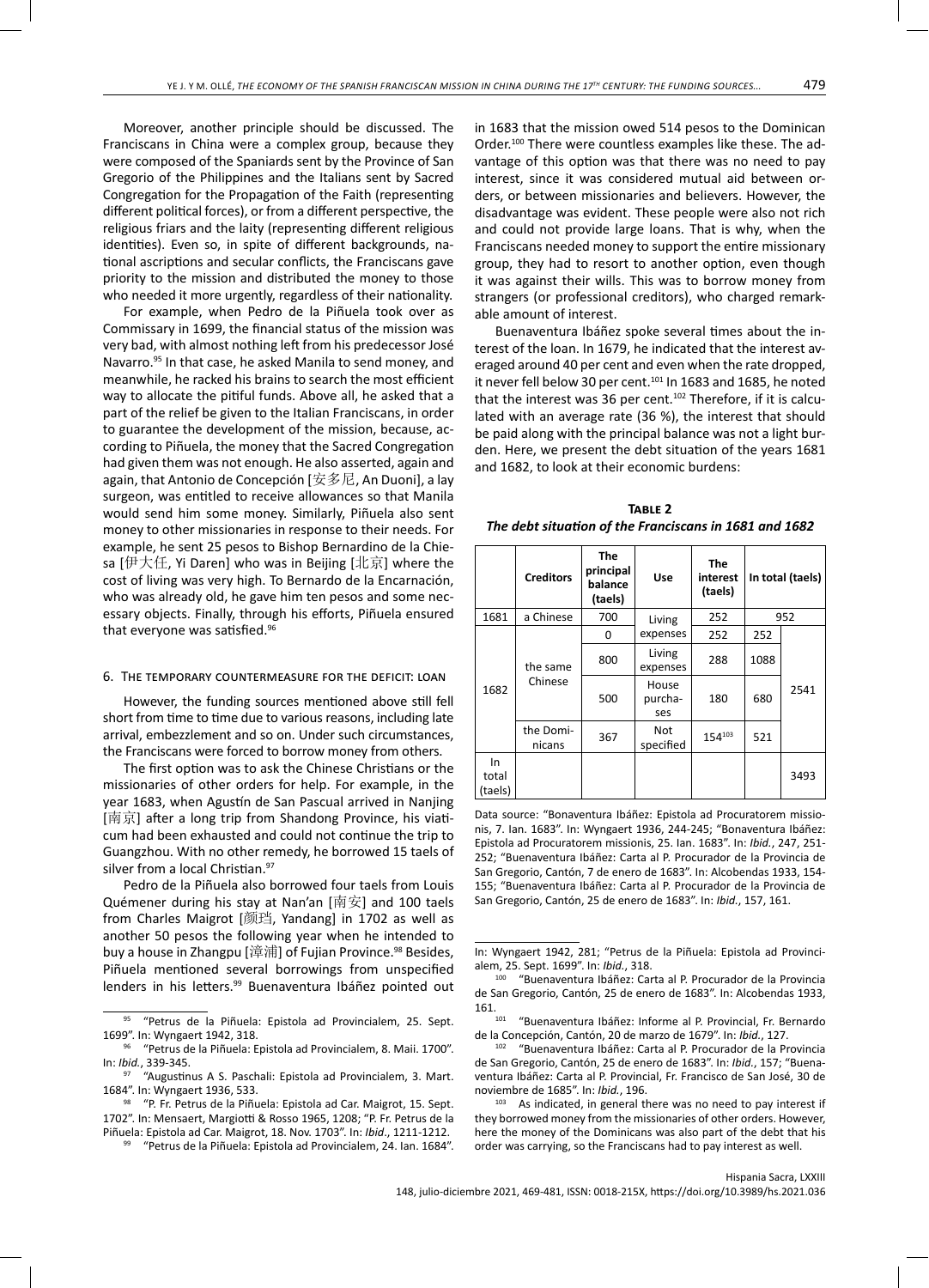According to the exchange rate disclosed by Buenaventura Ibáñez in the letters mentioned above, one tael was equivalent to 1.4 pesos, so the total debt was approximately 4,890 pesos. Given their indebtedness, the same Franciscan insisted that Manila send them 5,500 pesos for the year 1684. It should be noted that his calculations were not entirely precise. In a letter of January 7<sup>th</sup>, 1683, he only counted for that year's interest (252 taels, i.e. 352 pesos) generated from the principal balance (700 taels) borrowed in 1681, leaving out the interest of previous year which should have been paid, as well as the debt owed to the Dominicans. For this reason, he reached a false number of 3,808 pesos in debt. In the letter of the 25<sup>th</sup> of the same month, although he realized the 252 taels (352 pesos) interest in 1682 was missing, he still omitted the debt to the Dominican Order. Then, he said that the debt was 4,160 pesos and asked Manila to send 5,500 pesos, so that after subtracting the debt and 800 taels (1,120 pesos) for the sustenance of  $1684$ ,  $104$ there would still be 220 pesos left. At the end of this letter, although he finally informed Manila of the debt owed to the Dominicans, he still requested the same amount of money. In that case, the Franciscans fell into a dilemma. If they paid all the debt in one go, they would only have 610 pesos left by the year 1684, almost half of the regular budget. But if they gave priority to the living expenses of that year (1,120 pesos), the remaining would not be enough to repay the debt, and the unpaid part would generate new interest in the following year.

It must be recognized that the debt was so enormous that, even if they stopped buying food and cancelled all religious activities, only up to four times of the Crown's subsidy could be enough to liquidate it and maintain the mission. If, unfortunately, the money arrived with delay again, the interest would go up immediately. For this reason, the Franciscans always warned Manila that they always needed advanced financing.<sup>105</sup> Thus, the missionaries never dared to borrow money from strangers unless they had no other remedy.

## 7. Conclusion

Like missionaries of other orders, the Spanish Franciscans in China who were dedicated to religious undertakings were also forced to face economic issues. Thanks to Buenaventura Ibáñez's trip to Europe in the 1660s and the improvement of the Philippines economy, the new generation of Franciscans received more stable financial supports than their predecessors. They were granted with not only the funding of the Spanish Crown, but also the assistance of the Philippine provincial and the *Hermandad de la Santa Misericordia*. During financial crises, they could also get help from believers and priests of other orders. This model of "fixed basic funding plus random supplementary funding" played an important role in ensuring the development of the missionary enterprise. However, due to complex factors, these funds often did not arrive on time to meet their needs as they were expected. Besides, the cost of maintaining the missionary work was enormous. Building new churches, guaranteeing the food and clothing, hiring servants and catechists, printing books, paying travel expenses, etc., would incur large amounts of capital shortage. The priests were forced to use and distribute the money in the most practical and reasonable way. They kept their feet on the ground, adapted to local conditions, and uniformly dispatched resources, to meet the basic needs of each priest scattered in different parishes. Once the funds ran up, in order to avoid ruining the evangelical enterprise, loans became the last plausible option. Concerning the minor shortages, they often turned to believers or missionaries of other orders. But once the amount escalated, they had to lend from the professional lenders, but in this way, they needed to pay interest as high as 30-40 %.

The diversified funding was the fundamental guarantee of the Franciscan missionary work. This article is a preliminary exploration of this issue. Despite facing many economic pressures, the Spanish Franciscans in the 17<sup>th</sup> century adopted various means to overcome difficulties and support the mission. Their enterprise had been developing and had achieved good results, until the reign of Emperor Yongzheng  $[$ 雍正], who eventually officially prohibited Christianity.

### **BIBLIOGRAPHY**

- Alcobendas, Severiano, ed. 1933. *Las misiones franciscanas en China: Cartas, informes y relaciones del padre Buenaventura Ibáñez (1650-1690). Con introducción, notas y apéndices, por el R. P. Fr. Severiano Alcobendas*. *Bibliotheca Hispana Missionum V*. Madrid: Estanislao Maestre.
- Cervera Jiménez, José Antonio. 2014. «Los intentos de los franciscanos para establecerse en China, siglos XIII-XVII». *Sémata: Ciencias Sociais e Humanidades* 26: 425-446. [https://revistas.usc.gal/index.](https://revistas.usc.gal/index.php/semata/article/view/1966) [php/semata/article/view/1966](https://revistas.usc.gal/index.php/semata/article/view/1966)
- Cui, Weixiao [崔维孝]. 2006. 明清之际西班牙方济会在华传教研 究 *(1579-1732)* [*The Study of the Missions of Spanish Franciscans in China during the Ming and Qing Dynasties (1579-1732)*, *Mingqingzhiji xibanya fangjihui zaihuachuanjiao yanjiu (1579-1732)*]. Beijing: Zhonghua Book Company.
- Cui, Weixiao [崔维孝]. 2007. «明清时期方济会与耶稣会在华传教客 体对比分析» [The Contrast Analysis of the Missionary Objects of the Franciscans and Jesuits in the Ming and Qing Dynasties, Mingqingshiqi fangjihui yu yesuhui zaihuachuanjiaoketi duibifenxi]. 历 史档案 [*Historical Archives*, *Lishi dang'an*] 2: 16-23.
- Cummins, J. S. 1978. «Two Missionary Methods in China: Mendicants and Jesuits». *Archivo Ibero-Americano* 38: 33-108.
- Cummins, J. S. 1993. *A Question of Rites. Friar Domingo Navarrete and the Jesuits in China*. Cambridge: Scholar Press.
- De Huerta, Félix. 1865. *Estado geográfico, topográfico, estadístico, histórico-religioso de la santa y apostólica provincia de S. Gregorio Magno*. Binondo: Imprenta de M. Sanchez y C.<sup>a</sup>
- Dong, Shaoxin [董少新]. 2008. 形神之间*——*早期西洋医学入华 史稿 [*Between Flesh and Spirit - The Draft of the History in the Initial Phase of the Dissemination of Western Medicine to China*, *Xingshenzhijian - zaoqi xiyangyixue ruhuashigao*]. Shanghai: Shanghai Classics Publishing House.
- Gernet, Jacques. 1982. *Chine et christianisme. Action et réaction*. Paris: Gallimard.
- Gernet, Jacques. 1985. *China and the Christian Impact. A Conflict of Cultures*. Cambridge — París: Cambridge University Press — Éditions de la Maison des Sciences de l'Homme.
- Gernet, Jacques. 1989. *Primeras reacciones chinas al cristianismo*. México: Fondo de Cultura Económica.

According to Buenaventura Ibáñez, for the sustenance of all priests in 1684, they needed at least 800 taels of silver. See: "Bonaventura Ibáñez: Epistola ad Procuratorem missionis, 7. Ian. 1683". In: Wyngaert 1936, 244

<sup>&</sup>quot;Franciscus A Conceptione: Epistola ad P. Provincialem, 5. Martii. 1685". In: Wyngaert 1942, 50.